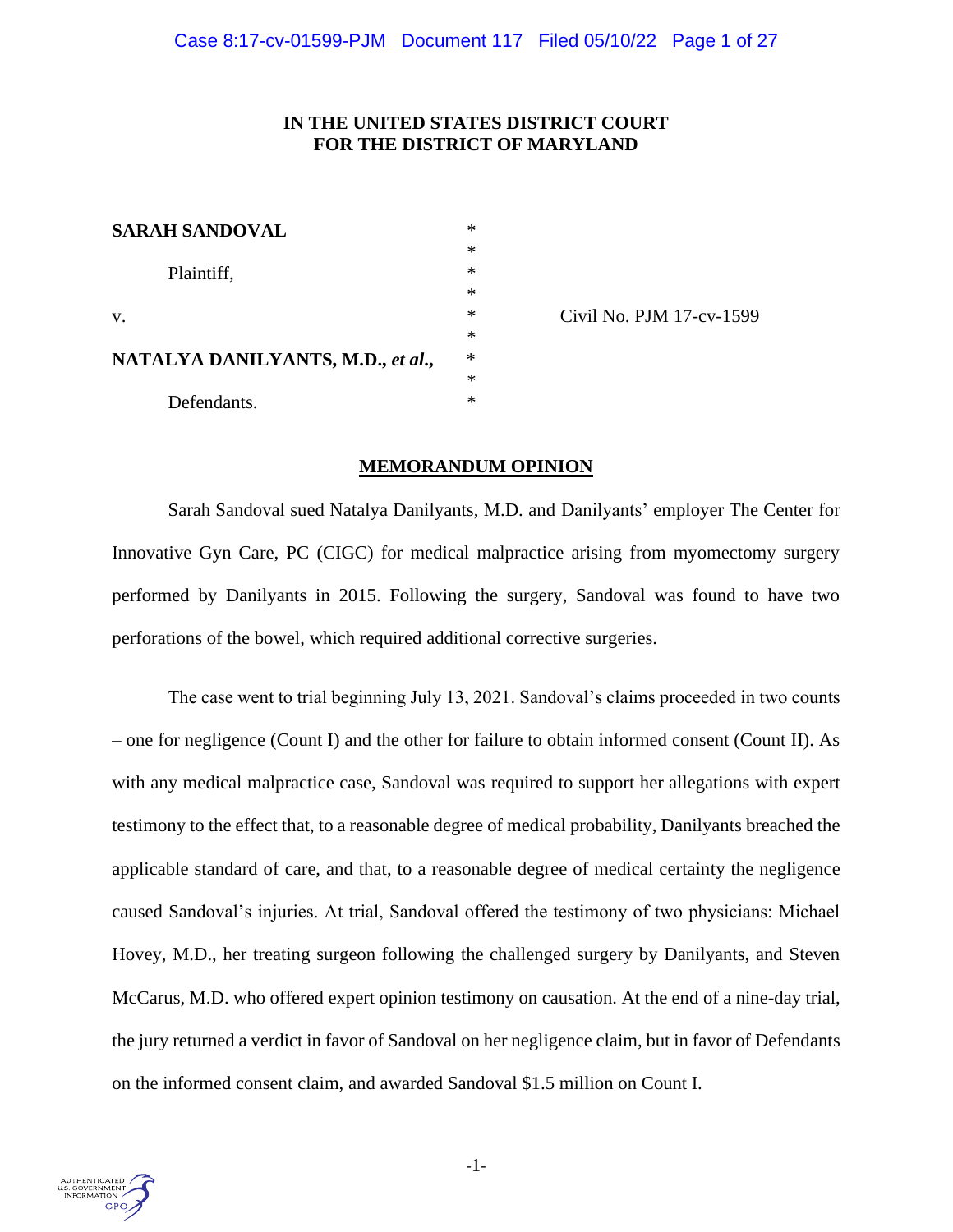### Case 8:17-cv-01599-PJM Document 117 Filed 05/10/22 Page 2 of 27

Following trial, Defendants filed a Renewed Motion for Judgment as a Matter of Law, ECF No. 111, as well a Motion for Remittitur/Motion to Alter or Amend the Judgment Pursuant to the Maryland Healthcare Malpractice Claims Act, ECF No. 112. In the Motions, they argue that the jury verdict must be reversed because, say Defendants, Sandoval's expert testimony failed to establish that Defendants' alleged negligence *caused* her injuries. Alternatively, if the verdict is upheld, Defendants seek a reduction in the amount of the damage award in order to comply with Maryland's statutory cap on noneconomic damages as well as to eliminate costs they contend were not occasioned by Danilyants' acts. Sandoval has responded, urging the Court not to disturb the verdict, agreeing, however, to some but not all, of the reductions in damages Defendants seek.

For the reasons that follow, the Court **DENIES** Defendants' Motion for Judgment as a Matter of Law, and **GRANTS IN PART** and **DENIES IN PART** their Motion for Remittitur.

#### **I. Factual Background**

On August 25, 2015, Sandoval underwent an MRI that showed a mass in her pelvis consistent with a subserosal fibroid on her uterus. The fibroid was over fifteen centimeters in diameter, distorting Sandoval's anatomy, resulting, for instance, in both ovaries being located on the same side of her body. When her doctor recommended surgery, she elected to pursue a laparoscopic assisted abdominal myomectomy ("LAAM") at the CIGC in Maryland.<sup>1</sup>

After pursuing pre-surgery lab work, Sandoval underwent the surgery performed by Danilyants at CIGC on October 22, 2015. During the procedure, it was revealed that Sandoval had

 $<sup>1</sup>$  A LAAM, as described by Dr. McCarus, is "a combination approach" to a myomectomy, where the surgeon goes</sup> "in with the camera through the belly button. You add another incision, you assess the situation. And then that lower incision, you actually remove that instrument and make a cut to get access into the belly." Trial Tr. vol. 3, 33. A fibroid, when removed laparoscopically, can be removed through an incision at the belly button, suprapubically in the midline, or through the vagina. *Id*. at 31.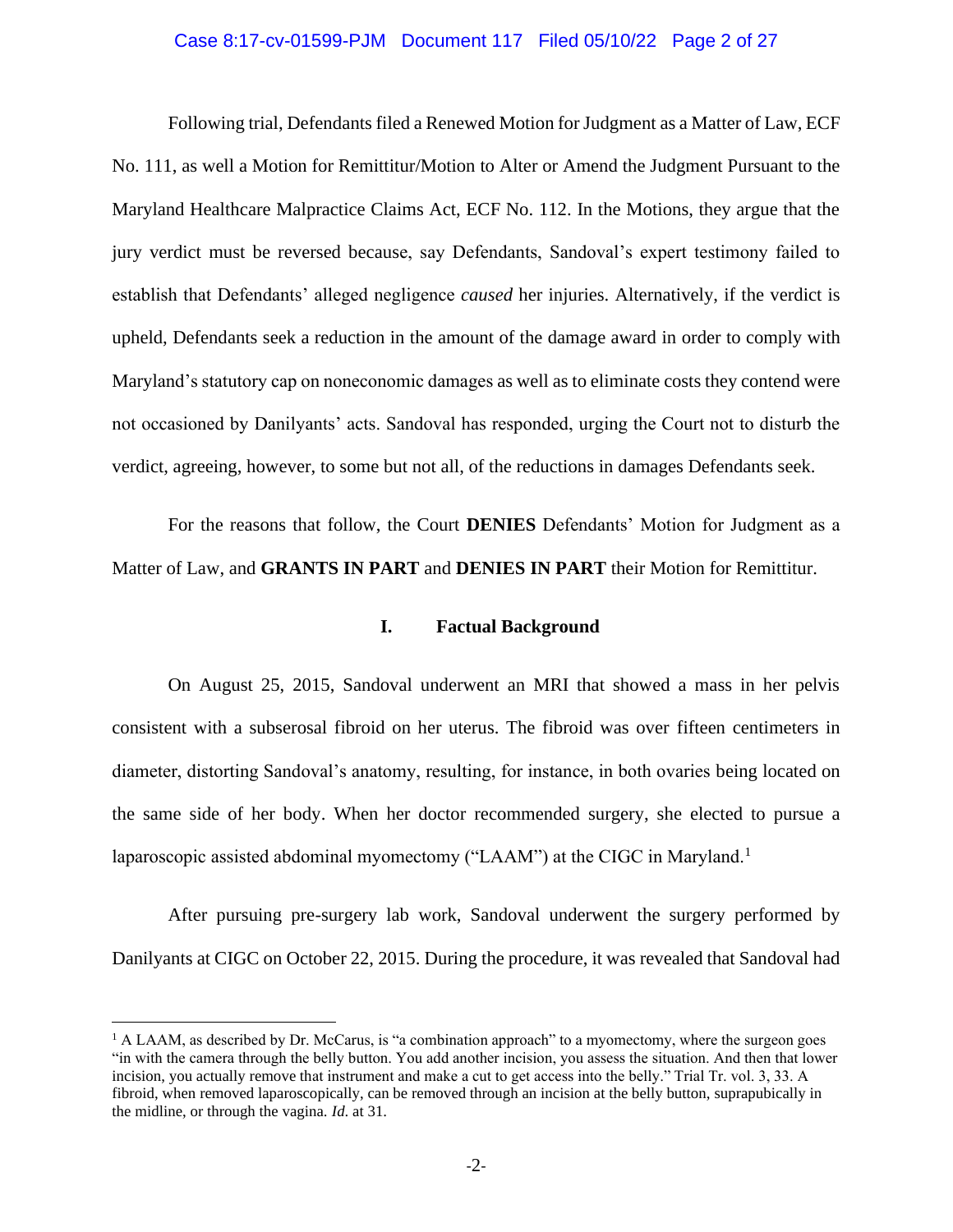## Case 8:17-cv-01599-PJM Document 117 Filed 05/10/22 Page 3 of 27

multiple fibroids, the largest of which was attached to the bowel. Her right ovary was also stuck to the bowel and the uterus. During the removal of the fibroids, there was significant loss of blood.

Three days after the surgery, Sandoval flew back to her home in Scottsdale Arizona. In the two weeks following the surgery, her pain initially improved, but then began to worsen. On November 5, 2015, Sandoval called CIGC and reported pain for which she was prescribed further pain medication. That same night Sandoval went to the emergency room at a hospital in Scottsdale where she reported fever, nausea, and pain. A CT scan showed evidence of infection. Sandoval therefore underwent a second surgery, this one performed by Dr. Hovey, which revealed a perforation of the cecum.<sup>2</sup> Though initially Sandoval's condition began to improve, within a few days another CT scan showed further infection. On November 12, 2015, she underwent surgery again, during which the surgeon found a rectal perforation. Both perforations were believed to have been caused by the surgery performed by Danilyants. After recuperating for several weeks with an ileostomy,  $3$  Sandoval was discharged from the hospital. In a subsequent surgery, the ileostomy was later reversed.

In this suit, Sandoval alleges that she continues to have pain in her abdomen and pelvis, and that she has been told that she likely suffered damage to her reproductive system that will make it impossible for her to become pregnant.

## **II. Procedural History**

 $2$  The "cecum" is "[t]he cul-de-sac, about 6 cm in depth, lying below the terminal ileum, forming the first part of the large intestine." *Cecum*, Stedman's Medical Dictionary, 154160 (2014).

 $3$  An "ileostomy" is the "[e]stablishment of a fistula through which the ileum discharges directly to the outside of the body." *Ileostomy,* Stedman's Medical Dictionary, 434630 (2014).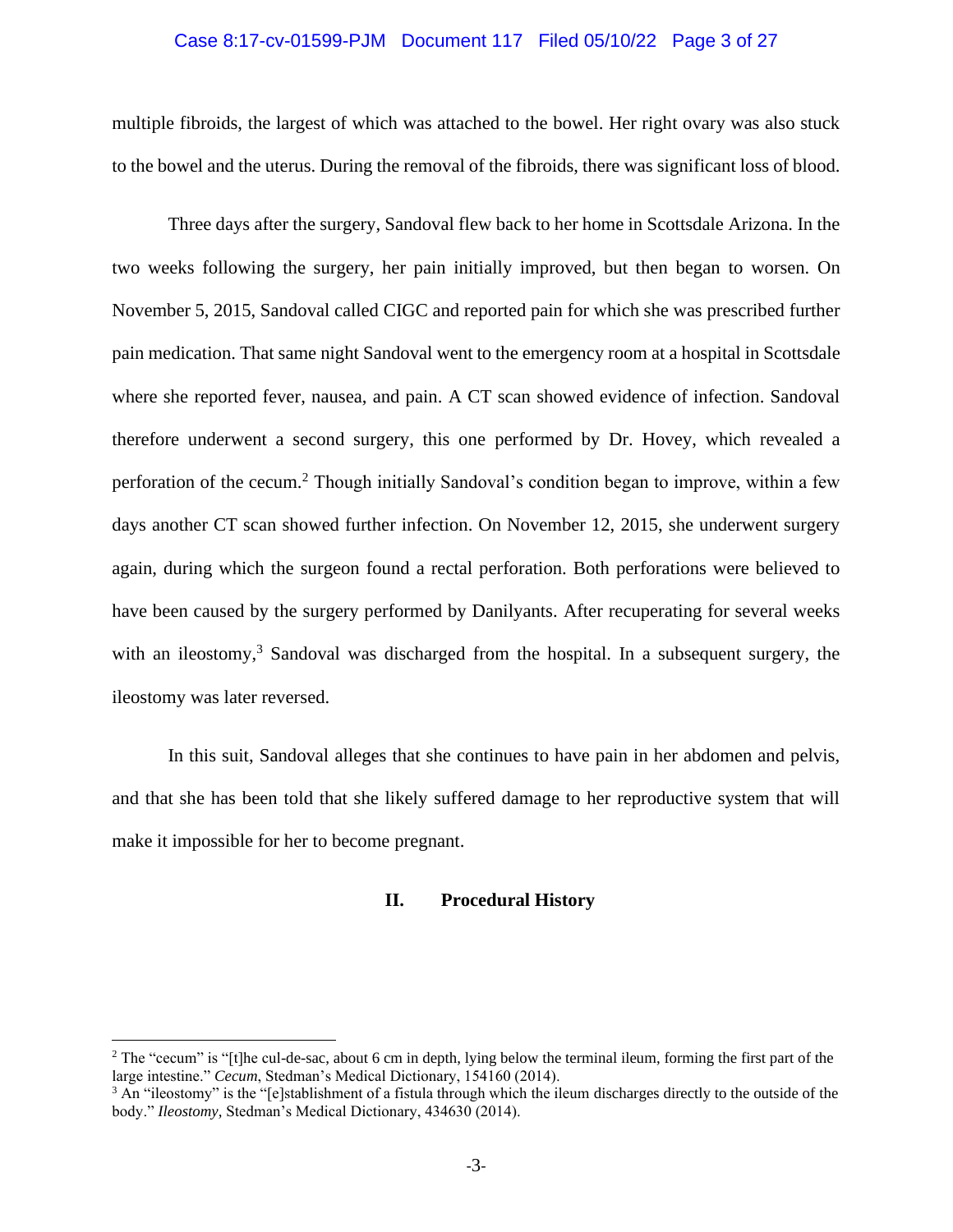# Case 8:17-cv-01599-PJM Document 117 Filed 05/10/22 Page 4 of 27

On May 24, 2017, Sandoval filed a Statement of Claim with the Health Care Alternative Dispute Resolution Office of Maryland, naming Danilyants and CIGC as Defendants. On or about May 25, 2017, the Health Care Alternative Dispute Resolution Office issued an order transferring Sandoval's claim to this Court. Sandoval filed her Complaint here on June 12, 2017.

On March 18, 2019, the parties jointly informed the Court that they did not intend to file any dispositive motions and requested that the case be scheduled for trial. Following Covid-related delays, an in-person jury trial was held over the course of nine days, beginning on July 13, 2021. At the end of Sandoval's case on July 20, 2021, and again at the close of all evidence on July 22, 2021, Defendants moved for judgment as a matter of law. Trial Tr. vol. 5, 4-8; 17-21; Trial Tr. vol. 7, 3-4. The Court reserved ruling on the motions, taking them under advisement.

The jury returned a verdict in favor of Sandoval, *see* ECF No. 106, and answered special interrogatories as follows:

- 1. Do you find that Plaintiff has proven that Defendant, Natalya Danilyants, M.D., breached the standard of care in her treatment of Sarah Sandoval on October 22, 2015? a. Yes
- 2. Do you find that Plaintiff has proven that the breach of the standard of care by Defendants, Natalya Danilyants, M.D., was a proximate cause of injury to Sarah Sandoval? a. Yes
- 3. Do you find Plaintiff has proven that Defendant, Natalya Danilyants, M.D., failed to obtain an appropriate informed consent from Sarah Sandoval for the October 22, 2015 surgery? a. No

The jury awarded Sandoval \$529,571.04 for past medical expenses; \$41,500.00 for past lost wages, and \$928,928.96 as non-economic damages, totaling \$1.5 million, which would carry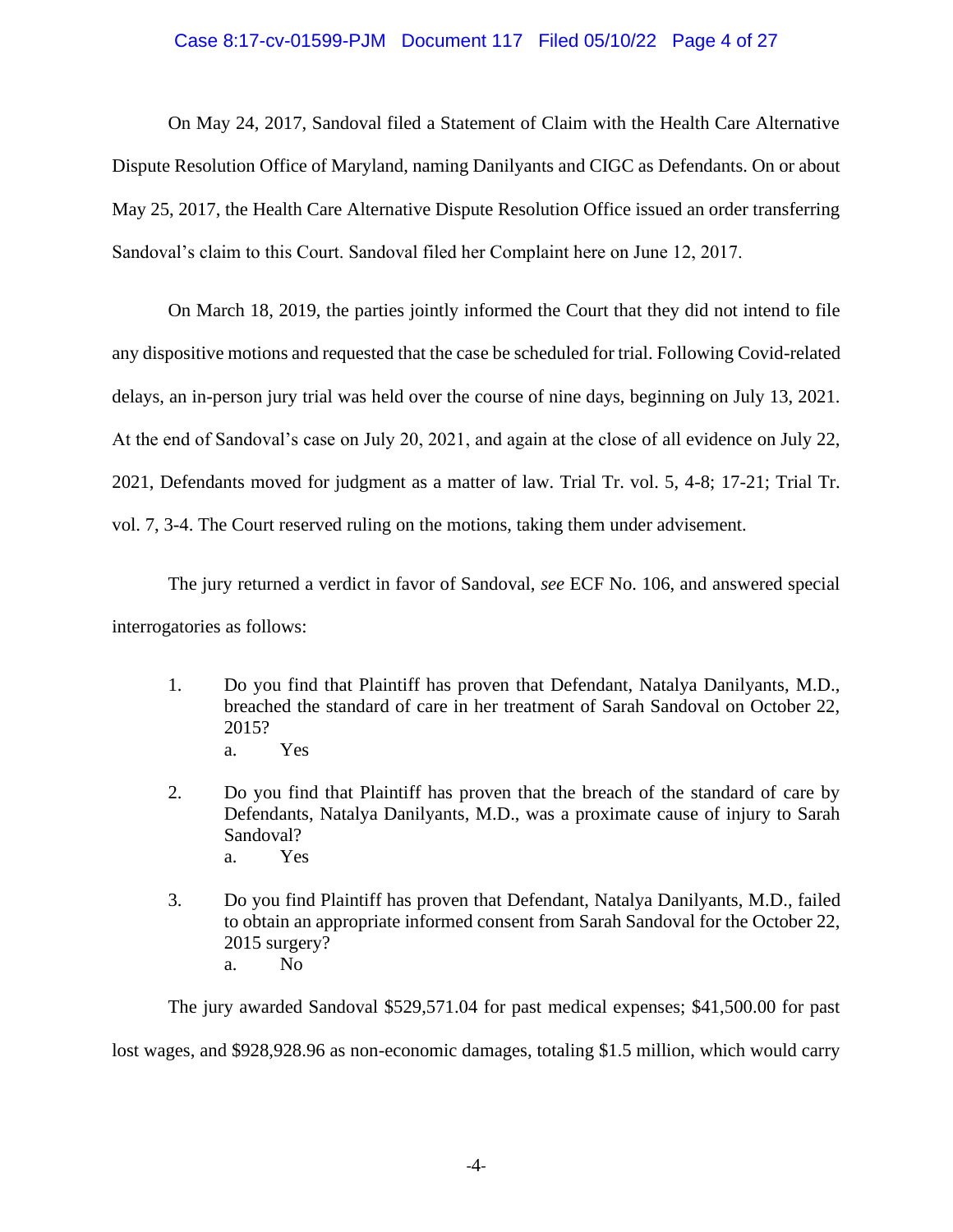### Case 8:17-cv-01599-PJM Document 117 Filed 05/10/22 Page 5 of 27

post-judgment interest at the federal statutory rate. The Court also awarded Sandoval costs. ECF Nos. 106, 109.

After the Court entered judgment on the jury verdict, Defendants filed a Renewed Motion for Judgment as a Matter of Law, ECF No. 111, and Motion for Remittitur/Motion to Alter or Amend the Judgment, ECF No. 112. Sandoval responded and Defendants replied. The matters are now before the Court for resolution.

# **III. Discussion**

#### *a. Motion for Judgment as a Matter of Law*

A renewed motion for judgment as a matter of law under Rule 50(b) "assesses whether the claim should succeed or fail because the evidence developed at trial was insufficient as a matter of law to sustain the claim." *Belk, Inc. v. Meyer Corp., U.S.*, 679 F.3d 146, 155 (4th Cir. 2012), *as amended* (May 9, 2012). In a medical malpractice case, pursuant to Fed. R. Civ. P. 50(b) "the court may be called upon . . . to evaluate the sufficiency of the expert's testimony . . . after the jury has reached its verdict." *Samuel v. Ford Motor Co.*, 112 F. Supp. 2d 460, 468 (D. Md. 2000), *aff'd sub nom. Berger v. Ford Motor Co.*, 95 F. App'x 520 (4th Cir. 2004). "Under Rule 50, a court should render judgment as a matter of law when 'a party has been fully heard on an issue and there is no legally sufficient evidentiary basis for a reasonable jury to find for that party on that issue.'" *Reeves v. Sanderson Plumbing Prod., Inc.*, 530 U.S. 133, 149, 120 S. Ct. 2097, 147 L. Ed. 2d 105 (2000) (quoting Fed. R. Civ. P. 50(a)). The court views the evidence in the light most favorable to the non-movant, *Gregg v. Ham*, 678 F.3d 333, 341 (4th Cir. 2012), and asks whether there is "substantial evidence in the record to support the jury's findings." *See Anderson v. Russell*, 247 F.3d 125, 129 (4th Cir. 2001) (citation omitted).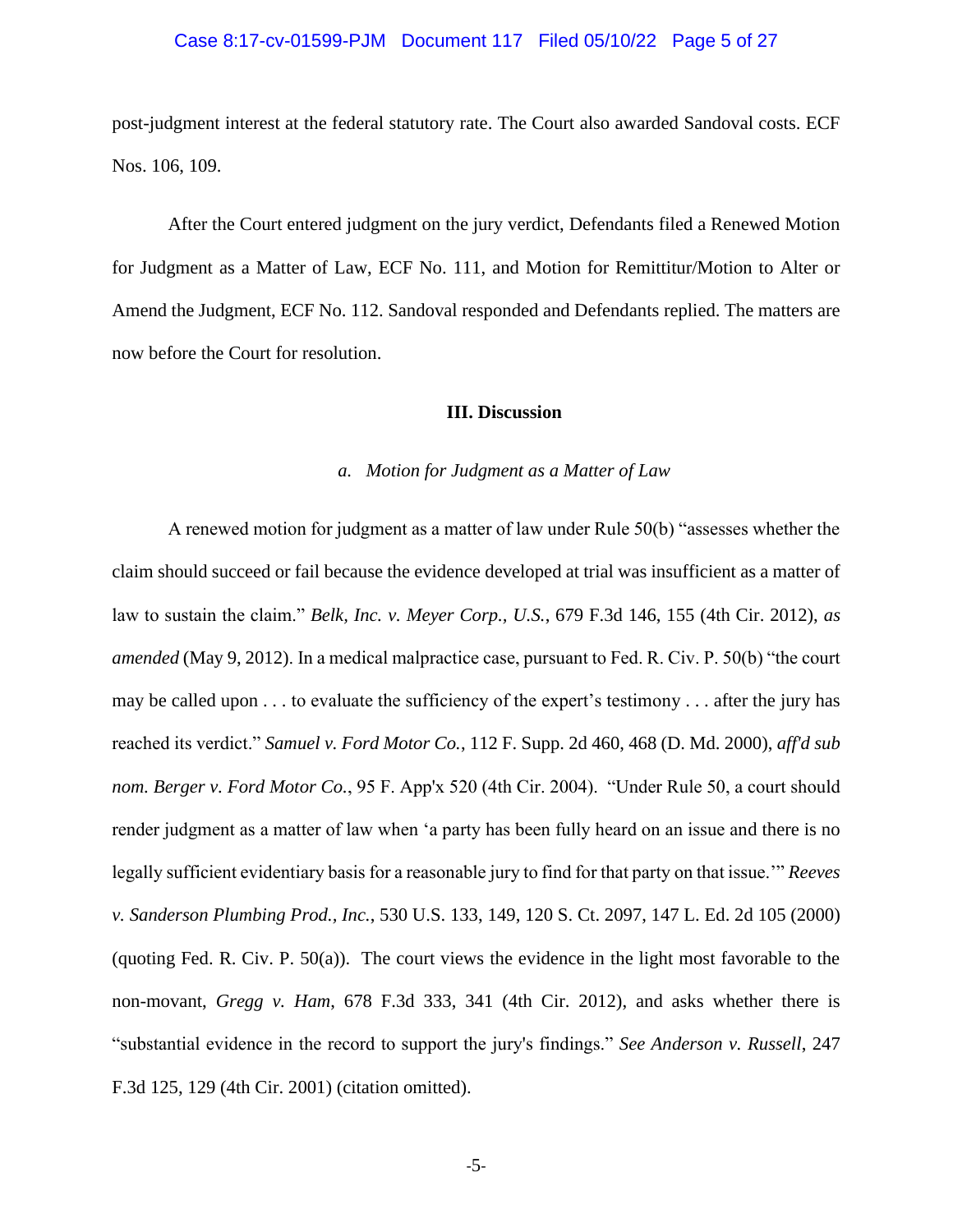### Case 8:17-cv-01599-PJM Document 117 Filed 05/10/22 Page 6 of 27

To prevail in a medical malpractice action, Maryland law<sup>4</sup> requires a plaintiff to establish  $(1)$  the applicable standard of care, (2) that the defendants breached this standard, and (3) that her injuries were caused by the defendants' breach." *Simmons v. O'Malley*, 85 F. App'x 322, 2 (4th Cir. 2004), *citing Weimer v. Hetrick*, 309 Md. 536, 547, 525 A.2d 643, 648–49 (1987). Juries are not permitted to simply infer medical negligence in the absence of expert testimony because the determination of issues relating to breaches of standards of care and medical causation are considered to be "beyond the ken of the average layperson." *Am. Radiology Servs., LLC v. Reiss*, 470 Md. 555, 580, 236 A.3d 518, 532 (2020). As such, "expert testimony is required to establish negligence and causation." *Simmons*, 85 F. App'x 322, *citing Meda v. Brown*, 318 Md. 418, 428, 569 A.2d 202, 207 (1990). *See also Rodriguez v. Clarke*, 400 Md. 39, 71, 926 A.2d 736 (2007). Moreover, an expert's testimony as to breach of the standard of care must be expressed to a "reasonable degree of medical probability" and causation to a reasonable degree of medical certainty to ensure that the expert's opinion is more than mere speculation or conjecture. *American Radiology Services, LLC*, 470 Md. at 581 (*citing Kearney v. Berger*, 416 Md. 628, 651–52, 7 A.3d 593 (2010)).

In the Fourth Circuit, "questions regarding the sufficiency of expert evidence offered to meet an essential element of a claimant's cause of action" are governed by federal law. *See Samuel*, 112 F. Supp. 2d at 466, *citing Owens by Owens v. Bourns, Inc.*, 766 F.2d 145, 149 (4th Cir. 1985) ("[e]ven under diversity jurisdiction the sufficiency of the evidence to create a jury question is a matter governed by federal law."). *See also Fitzgerald*, 679 F.2d at 346 (noting that substantive elements of a diversity claim are determined by state law, but whether there is sufficient evidence

<sup>4</sup> Substantive elements of a diversity claim are determined by state law. *See Fitzgerald v. Manning*, 679 F.2d 341, 346 (4th Cir. 1982).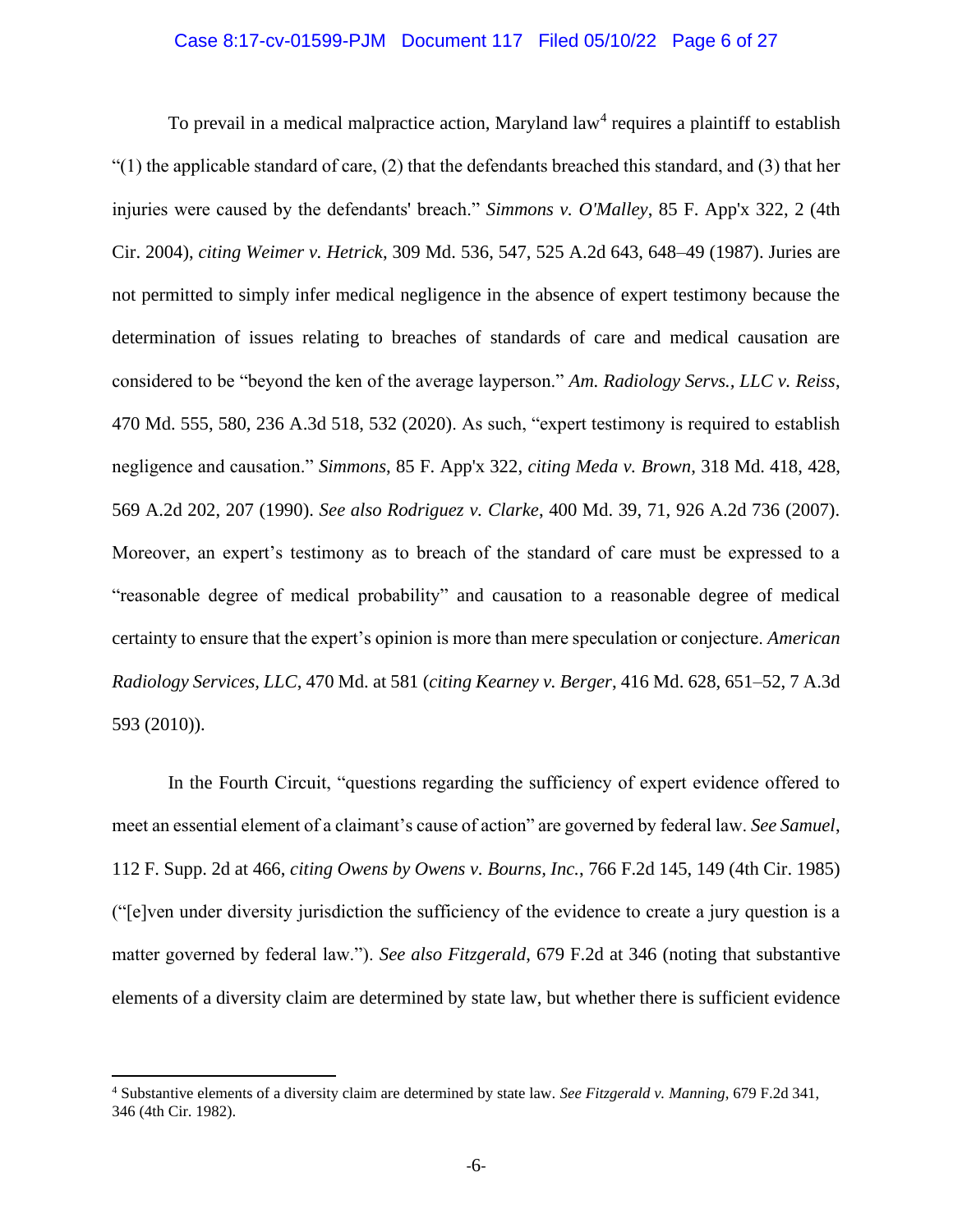### Case 8:17-cv-01599-PJM Document 117 Filed 05/10/22 Page 7 of 27

to create a jury issue on essential elements of plaintiff's claim is governed by federal law). There are "two distinct requirements for a medical expert's causation testimony" "(1) the likelihood that defendant's conduct caused plaintiff's injury (which must be more probable than not), and (2) whether the expert expressed this 'more likely than not' opinion to a reasonable degree of medical certainty." *Riggins v. SSC Yanceyville Operating Co., LLC*, 800 F. App'x 151, 156–157 (4th Cir. 2020), *citing Fitzgerald*, 679 F.2d at 348–50. "Testimony that the alleged negligence was the 'more probably than not' cause of plaintiff's injury alone is not enough. The expert's testimony must be stated 'with sufficient certainty.'" *Riggins*, 800 F. App'x at 158 *citing Fitzgerald*, 679 F.2d at 350–51.

Defendants argue that judgment in their favor should be entered as a matter of law because at trial, Sandoval, in their view, failed to introduce legally sufficient evidence from which a reasonable jury could find in her favor on the issue of causation. Defendants contend that Dr. McCarus did not opine that any departure from standard of care proximately caused Sandoval's injuries. Their argument hinges on Defendants' view that Dr. McCarus did not opine that the injuries would not have occurred if Danilyants had taken the actions Sandoval alleged were required by the standard of care. Moreover, Defendants argue that Dr. McCarus did not testify with the requisite degree of medical certainty. Sandoval counters that there was clear testimony from Dr. McCarus that he believed Danilyants' negligence caused Sandoval's injuries, and that his testimony was stated with sufficient medical certainty.

To support the jury verdict, Dr. McCarus' testimony needed to state that "with a reasonable degree of medical certainty, that the victim probably would have avoided the harm or achieved a better result but for the defendant's negligence." *Goldberg v. Boone*, 396 Md. 94, 128, 912 A.2d 698, 717 (2006) (quotation omitted); *Barton v. Advanced Radiology P.A.*, 248 Md. App. 512, 533,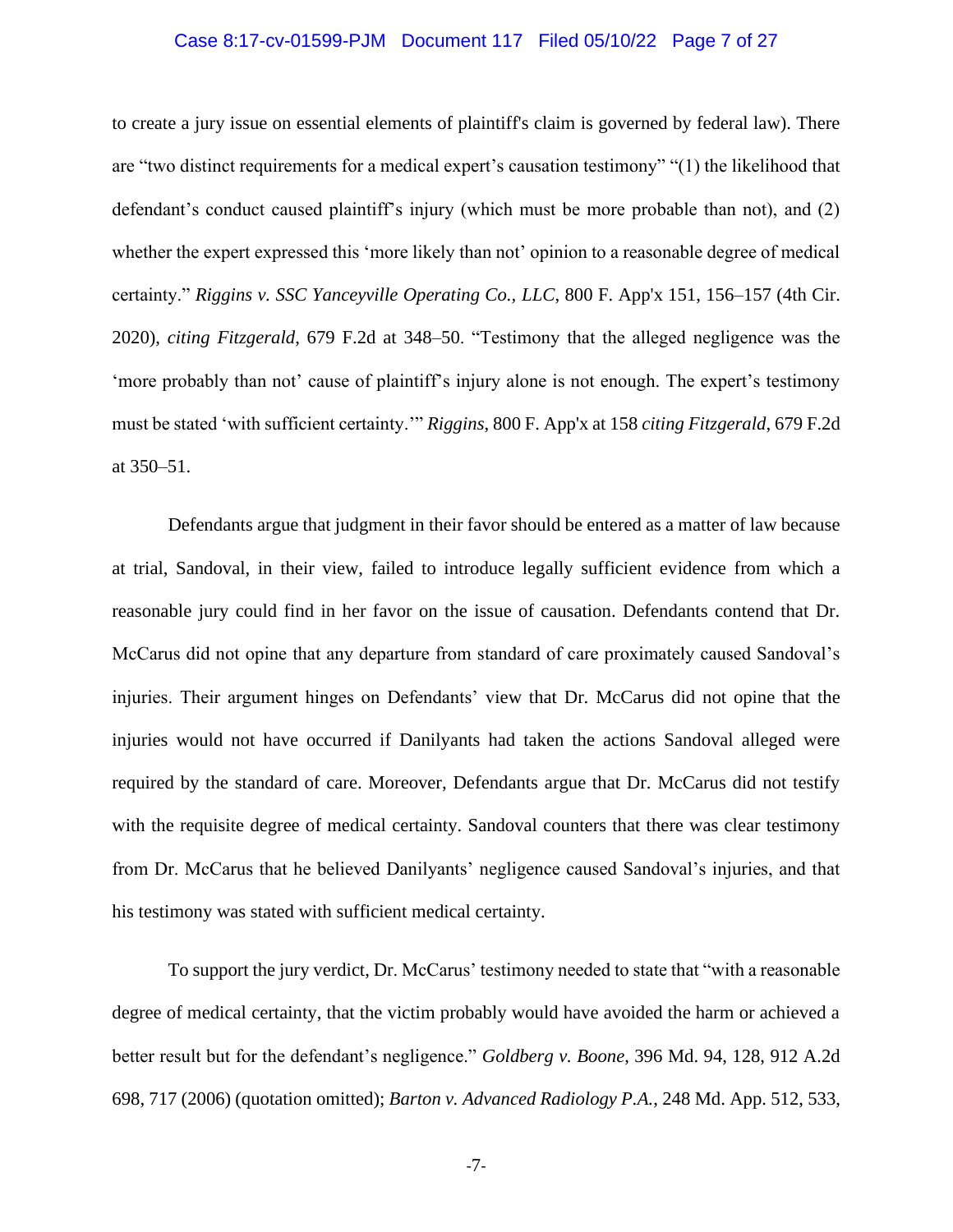### Case 8:17-cv-01599-PJM Document 117 Filed 05/10/22 Page 8 of 27

242 A.3d 240, 253 (2020), *cert. granted,* 472 Md. 311, 245 A.3d 991 (2021), and *cert. dismissed as improvidently granted,* 474 Md. 122, 252 A.3d 965 (2021) ("To prove causation, the [plaintiff] had to establish that but for the negligence of the defendant [s], the injury would not have occurred"). "If, with that evidence, a reasonable jury could return a verdict in favor of [the plaintiff], the court must defer to the judgment of the jury, even if the court's judgment on the evidence differs." *Duke v. Uniroyal Inc.*, 928 F.2d 1413, 1417 (4th Cir. 1991). *See, e.g., Daniel v. Jones*, 39 F. Supp. 2d 635, 643–47 (E.D. Va. 1999), *aff'd sub nom. Daniel v. Pearce*, 213 F.3d 630 (4th Cir. 2000) (denying defendants' Rule 50 motion because there was evidence from the plaintiff's expert which established a nexus between plaintiff's injuries and defendants' action, and therefore, there was evidence upon which a jury could reasonably return a verdict for plaintiff); *Knussman v. State*, 65 F. Supp. 2d 353, 356 (D. Md. 1999), *aff'd in part, vacated in part, remanded,* 272 F.3d 625 (4th Cir. 2001) (citations omitted).

The Court believes there was sufficient testimony for the jury to conclude that this test was met.

At trial, Dr. McCarus opined that there were actually two breaches of the standard of care in performing the myomectomy: (1) Danilyants' failure to extend the myomectomy incision; and (2) Danilyants' failure to call for an intraoperative general surgery consult. He explained that "when you have an anatomically distorted pelvis, such as this case, you have to have good exposure. You have to be able to see. You have to open that incision up, manage the bowel properly, manage the fibroid properly." Trial Tr. vol 3, 68. "It's almost like you don't work on a car engine through the tail pipe. You have to open the hood to see all the lay of the engine and all the different parts to be able to . . . fix it correctly and safely." *Id.* at 82. Thus, when asked "what, if any approach would have met the standard of care in your opinion?" Dr. McCarus summed up: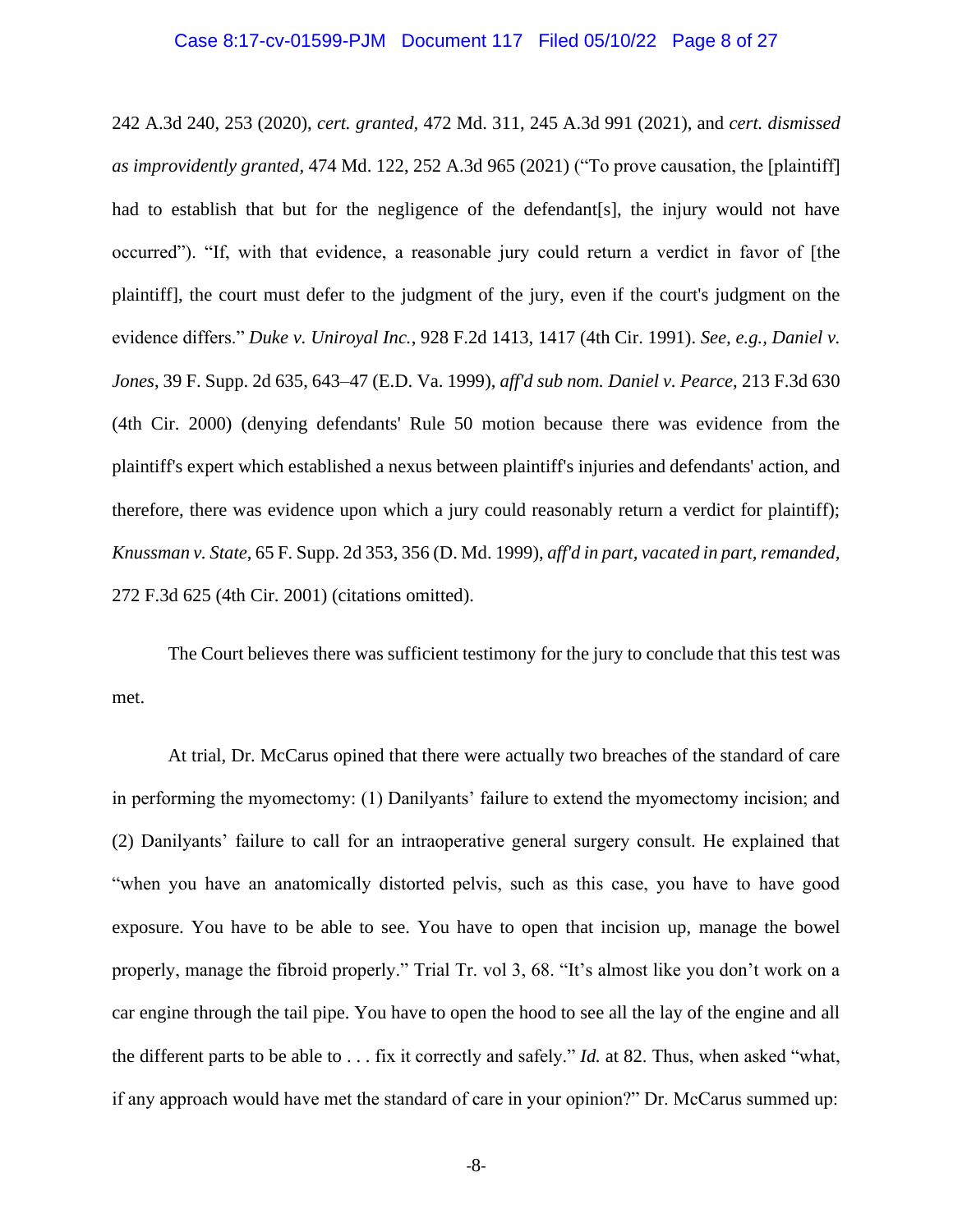## Case 8:17-cv-01599-PJM Document 117 Filed 05/10/22 Page 9 of 27

Well, there's a couple things. Number one, she had permission, Dr. Danilyants had the permission to go ahead and open the belly… So that is one thing that could have happened... [S]he could have called in someone to help her, to check the rectum, to check the bowel, to take the adhesions down, to recreate normal anatomy. And that was her job to do that and that's what she promised the patient to do, but for some reason she just didn't do that. So I think that's a breach in the standard of care.

*Id.* at 68–69.

This testimony came in the context of Dr. McCarus explaining several important points to the jury. He explained that Sandoval's largest fibroid was quite large (measuring 15 centimeters broad and weighing 1,230 grams); that it was stuck to a low, difficult to access part of the bowel; that Sandoval had numerous such adhesions (fibroid to uterus, fibroid to bowel, ovary to bowel) that would require severing; that while gynecological surgeons are able to "take down" some level of bowel adhesions, significant work on the bowel is outside their "scope"; that there was significant bleeding during the operation which can inhibit a surgeon's visibility; and that an open surgery, compared to laparoscopic, better permits a surgeon to feel, "manage," and be precise.

Defendants do not necessarily contest that Sandoval offered sufficient evidence that these standards of care were breached: They effectively concede that Danilyants did not extend the incision beyond an initial two inches, and she did not call in a "consult" to assist with the bowel. The crux of their argument is that Sandoval, through the expert testimony, did not link these breaches to her injuries.

But reviewing the record, it is apparent that Dr. McCarus did opine that the breaches of this "blended" standard of care caused the injuries: "I think the injury wouldn't have occurred if [Danilyants] would have extended the incision and got an intra-operative consultation by a specialist." *Id.* at 115–116.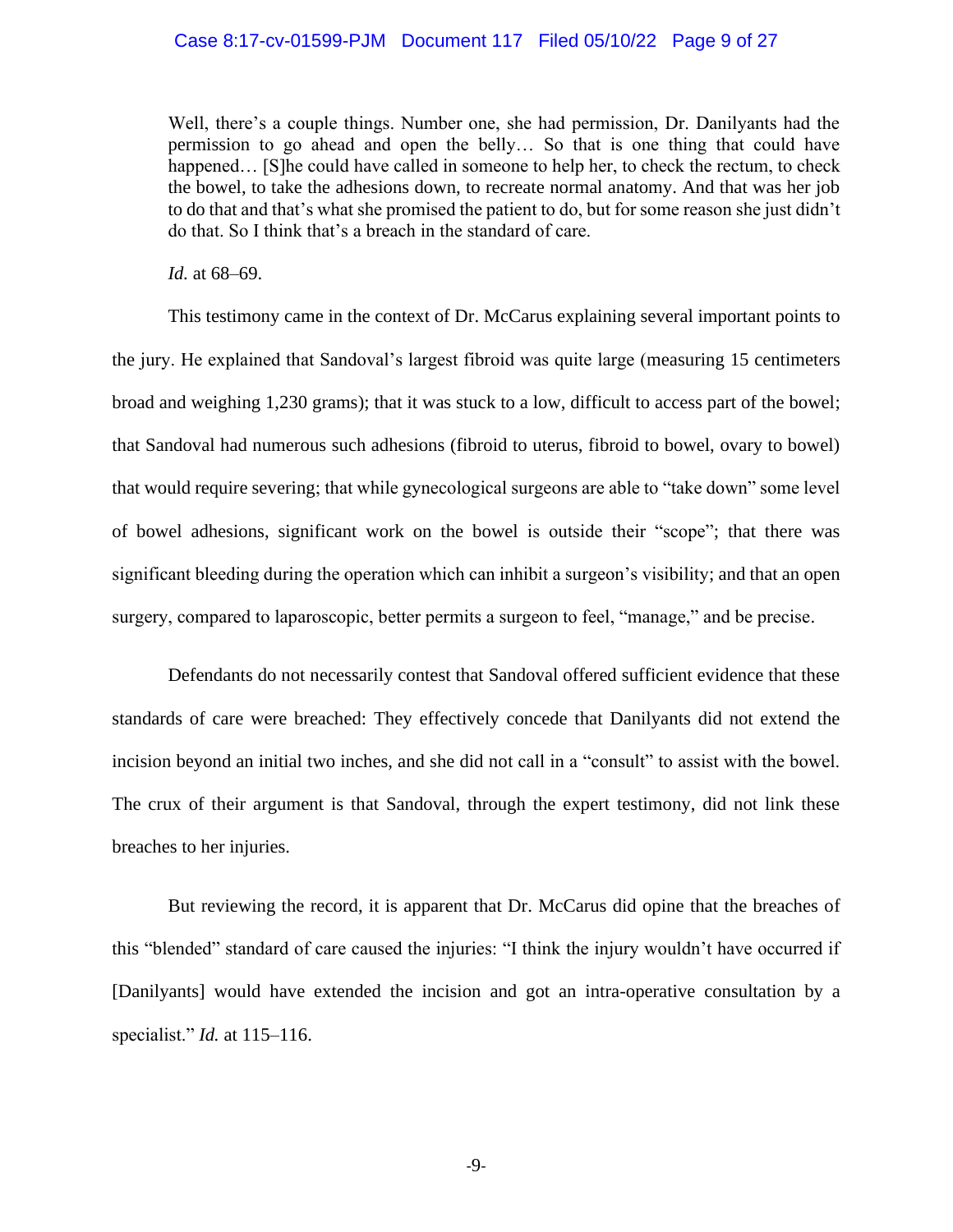## Case 8:17-cv-01599-PJM Document 117 Filed 05/10/22 Page 10 of 27

Though Dr. McCarus agreed that "Even if you do the right thing, you can have a complication,"<sup>5</sup> he clarified, "But in this case, looking at the record, I think she wasn't able to really properly do the surgery in a standard manner that would benefit the patient because of the lack of exposure, working in a small opening and not properly being able to do the surgery in a safe manner." *Id.* at 67–69 [emphasis added].

Dr. McCarus further testified:

Q. Doctor, in your opinion to, a reasonable degree of medical certainty, if Dr. Danilyants had complied with the standard of care as you've just described it, including extending the incision, in other words, converting to open and bringing in an intra-operative consultant, in your opinion, more probably than not, would she have suffered the two bowel perforations, the infection, the ileostomy, and the take-down procedure? [emphasis added] …

The WITNESS: She would not.

Q. And tell us why you say that?

…

THE WITNESS: If you extend the incision, you have better visibility, better access, the ability to look at the adjacent structures than working through a very small incision. If you bring in a consultant who is an expert in dealing with the bowel, there is less risk of injuring the bowel because they are familiar with this type of surgery where things are distorted and stuck to one another and that's their specialty. So it would decrease the risk of injuring the bowel.

*Id.* at 102–103.

Q. In your opinion, if Dr. Danilyants had met the standard of care, to a reasonable degree of medical probability, would Ms. Sandoval need diagnostic laparoscopy and adhesiolysis in the future?

…

And what is your opinion in that regard?

Q. Bowel perforations can occur and not be discovered by the surgeon and there be no negligence at all, correct? That can occur, correct?

A. That can occur, yes.

<sup>5</sup> *See also* Trial Tr. vol. 3, 124:

Q. We can agree, can we not, that bowel perforations in abdominal procedures such as this, such as a myomectomy or a hysterectomy or other abdominal procedures, bowel perforations can occur with no negligence whatsoever, correct?

A. Yes.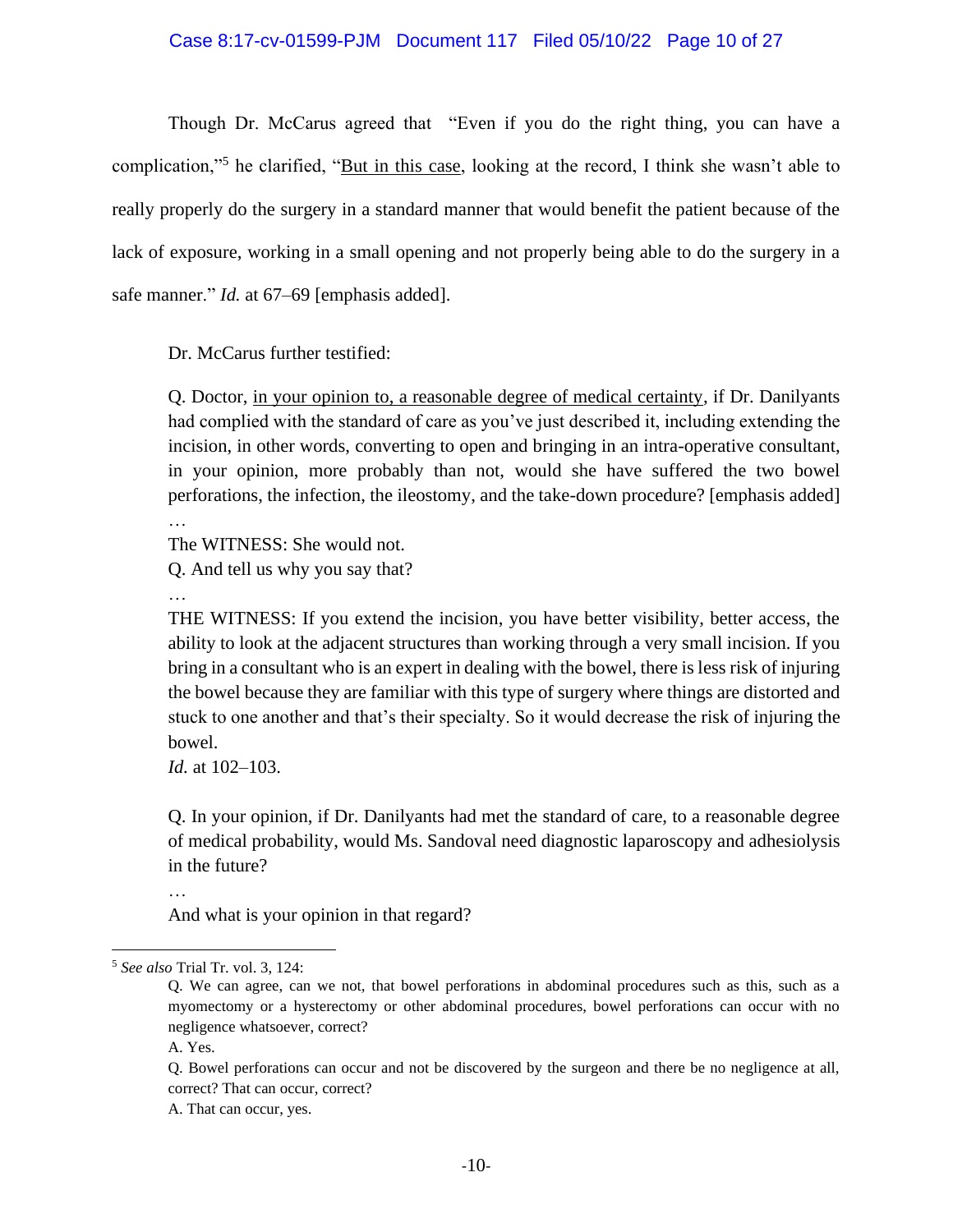# Case 8:17-cv-01599-PJM Document 117 Filed 05/10/22 Page 11 of 27

A. My opinion is that the adhesions are directly related to the injury that was sustained by the original myomectomy, and if it was done properly and those complications would not have occurred, she would not need a laparoscopy and wouldn't have had the issue around bowel obstructions.

*Id.* at 110–111.

Dr. McCarus also testified that bowel perforations are quite rare and that multiple perforations are even more notable. *Id*. at 68.

Defendants argue that Dr. McCarus' testimony is nonetheless deficient because he did not testify that, *inter alia*, had Danilyants complied with either component of the standard of care – extending the incision <u>or</u> calling in a consult – the injuries would not have happened. On cross examination, defense counsel quoted sections of Dr. McCarus' deposition where he declined to state, to a reasonable degree of medical certainty, that each of the standard of care elements at issue – extending the incision and calling in a consult – would have, independently, prevented the injuries.<sup>6</sup> In other words, Defendants argue that because he did not say that extending the incision

So stop there. Have I read the question and answer correctly?

A. Yes. …

<sup>6</sup> Extending the incision

Q. Page 103, beginning at line 5, for the record.

<sup>&</sup>quot;Question: Is it your opinion, sir, that the injury would not have occurred if she, meaning Dr. Danilyants, had extended the incision?" Stop there for a second. You understood at the time that question was posed to you that the questioner, the attorney from my office asking you the question, was simply trying to find out from you whether you could say to a reasonable degree of medical probability or not that extending the incision would have changed the outcome?

A. Correct.

Q. You understood that to be the meaning of the question, correct?

A. Yes.

Q. All right. So let's go on. "Question: Is it your opinion, sir, that the injury would not have occurred if Dr. Danilyants had extended the incision?"

Your answer: "Well, to answer the question, I think the injury wouldn't have occurred if she would have extended the incision and got an intra-operative consultation by a specialist."

Q. And that was the testimony you gave at the time under oath, correct?

A. Yes, sir.

Q. And then the questioning went on. So starting on line 12, "Okay. Right now I'm just asking about extending the incision."

Your answer on line 14: "I cannot, with a medical degree of probability, tell you that extending the incision would have prevented an injury."

That was your full and complete answer to that question, wasn't it?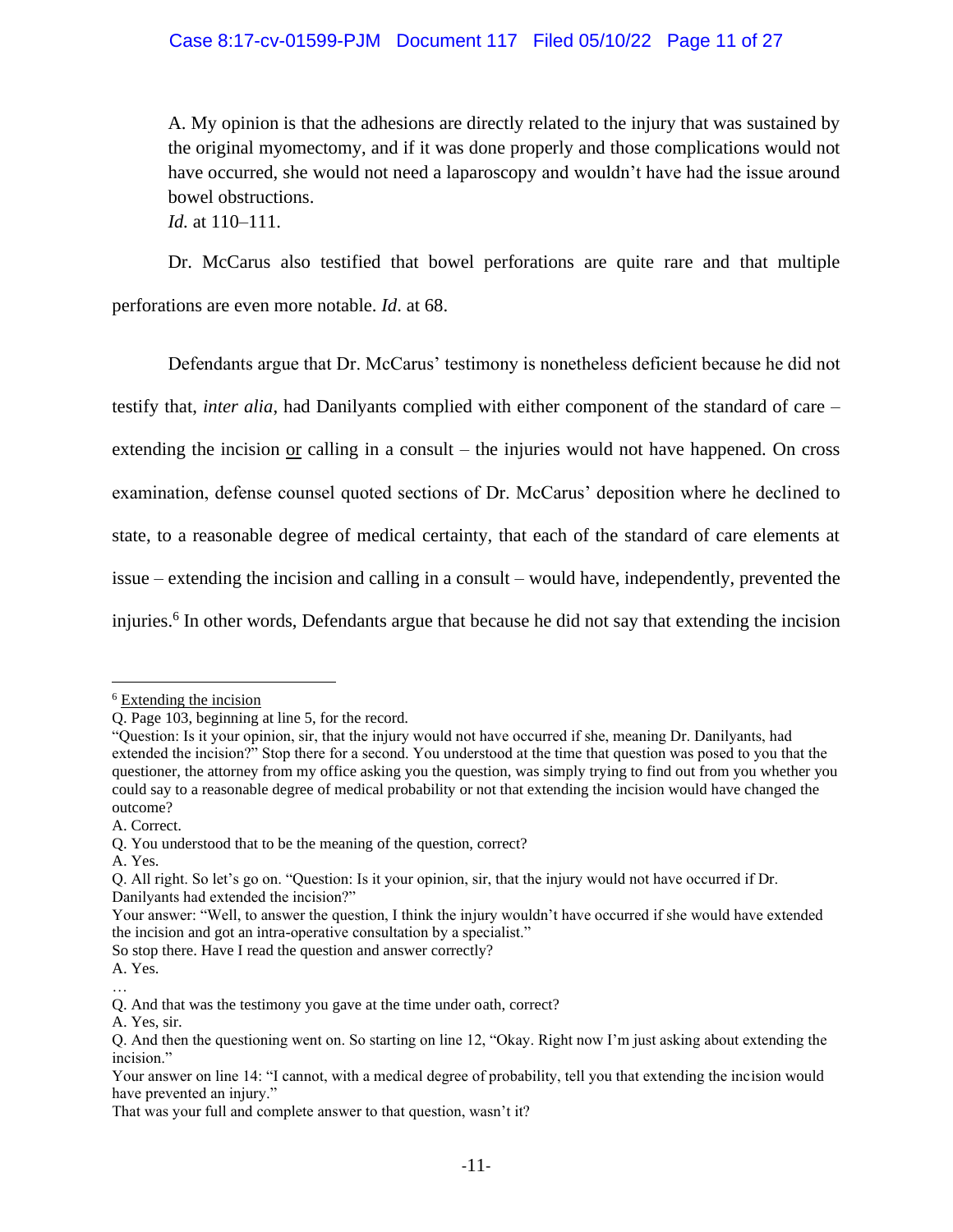# Case 8:17-cv-01599-PJM Document 117 Filed 05/10/22 Page 12 of 27

alone would have prevented the injuries, or calling in a consult alone would have prevented the injuries, his testimony was inadequate to show causation.

The Court disagrees.

Dr. McCarus explained that in this case the standard of care had two parts, taken together

– both failure to extend the incision and failure to call in the consult – breached the standard and

together were, "to a reasonable degree of medical certainty," more likely than not, the cause of

Sandoval's injuries. Trial Tr. Vol. 3, 102. On redirect examination he explained, citing his

deposition testimony:

Q. And then Mr. Vaughan went on to read down lower on page 103 and into 104 about trying to separate out extending the incision with getting an intra-operative consultation, and you said, "You need to know what my thought process was." But you didn't get an

A. Yes, sir.

A. Yes.

…

Q. As you sit here on the stand today, you cannot tell the … jury under oath that you have an opinion, to a reasonable degree of medical probability, that had Dr. Danilyants extended the incision, it would have resulted in a different outcome. You cannot say that, can you?

A. I cannot and the reason I cannot, because you can extend the incision and still not do proper surgery and still have an injury.

*Id.* at 118

Calling in a consult

Q: "Answer: I can't give you details on how consulting a general surgeon would have benefited things, but I can tell you that the standard of care in a case like this requires you to ask for help and get somebody in there who knows how to handle the bowel."

So have I read those answers correctly?

A. You did.

*Id*. at 119:7-120:13.

A. Yes. And that's true.

Q. Yes. It was your full and complete answer to that question given under oath, correct?

Q. It was truthful testimony as of April 5, 2018, in response to a direct question, wasn't it?

Q. It is truthful answer -- truthful testimony today, isn't it?

A. Yes. Trial Tr. Vol. 3, 115-117.

Q. Have I read them thoroughly?

A. You did.

Q. And they were truthful at the time you gave them; is that correct?

A. That's correct.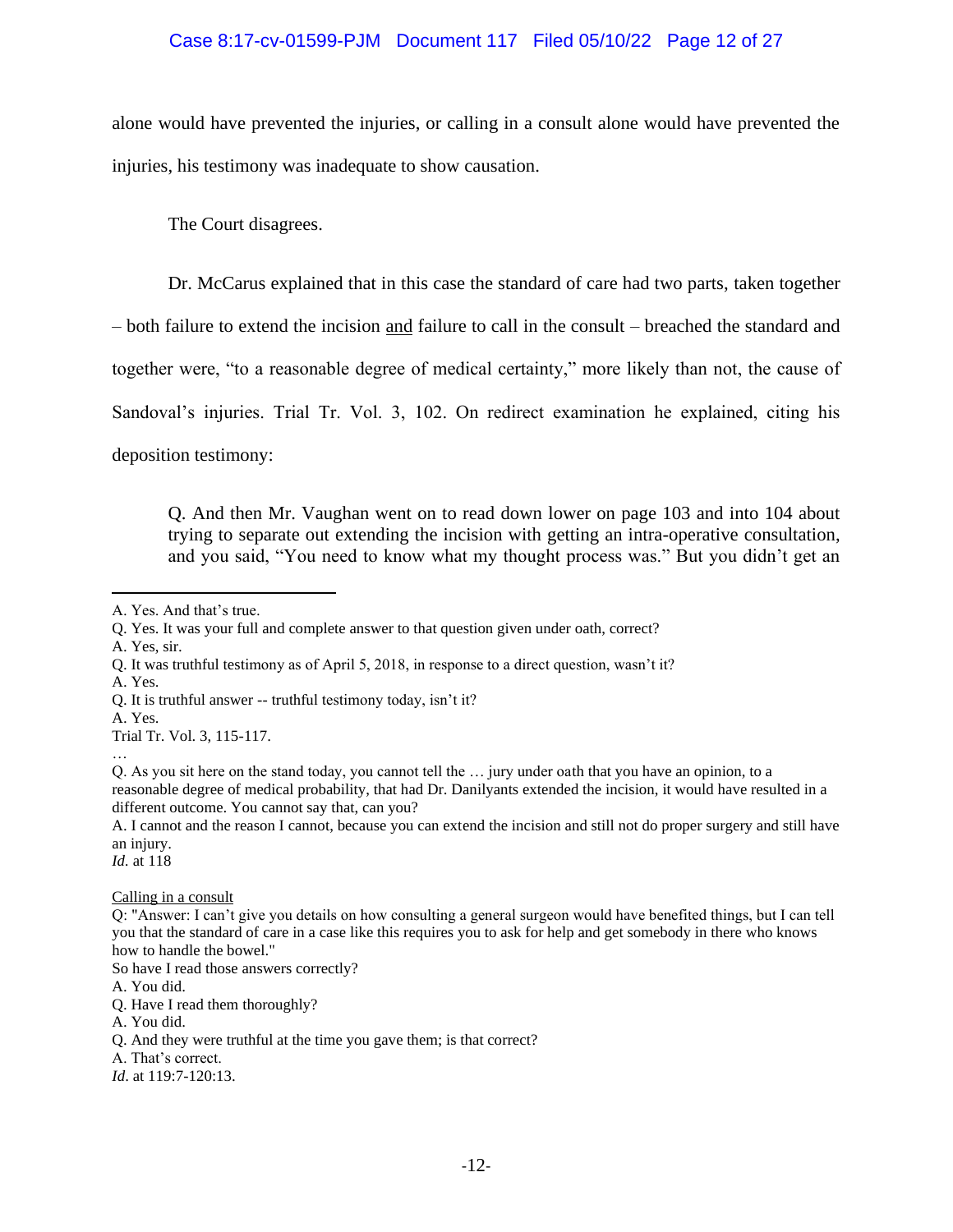opportunity to tell us what your thought process was. I'm giving you that opportunity now, sir. Tell me how those answers later on are consistent with or not consistent with the answer you gave up on 103.

A. Yeah, I mean, you want to extend the incision. I think that was the correct thing to do so you have better access to the anatomy, to the tissue, but even with extending the incision, you can still have an injury. So that was my thought. I mean, the risk is less, but I don't know if I can say it with a medical probability.

But I do think the approach will decrease the risk. And then if you add bringing a consultant in to handle that bowel, the risk is going to go way down, and that was how I answered that question.

Q. And the risk being way down, way below 50 percent? A. Yes. Trial Tr. vol. 3 at 141-142.

That each component, by itself, might not constitute the cause of the injuries does not defeat causation, as made clear by cases which have articulated standards of care that required multiple steps. *See, e.g., Lawson v. United States*, 454 F. Supp. 2d 373, 405 (D. Md. 2006) (summarizing breach of standard of care as consisting of three elements – timely diagnosis, pregnancy managed as high risk, and performance of surgery shortly after cesarean delivery. If all these steps had been done, plaintiff would not have had the injuries she suffered).

Indeed, everyday experience supports the conclusion that an expert could testify that in a medical malpractice case he believes it more likely than not to a reasonable degree of medical certainty, that had a doctor followed two steps consistent with a standard of care, the injuries would have been prevented, whereas following just one of the steps might not suffice to be able to conclude that the injury would have been prevented. An easy example comes to mind. The driver of an automobile who is speeding, drives through a stop sign without stopping, while sending a text message, collides with another vehicle. Did the speeding, the failure to stop at the stop sign, or the texting cause the collision? Any witness, expert or not, might be able to testify that each one of these acts violated the driver's duty of care but at the same time hesitate to say that each breach independently caused the crash. Taken together, however, the combination of breaches, could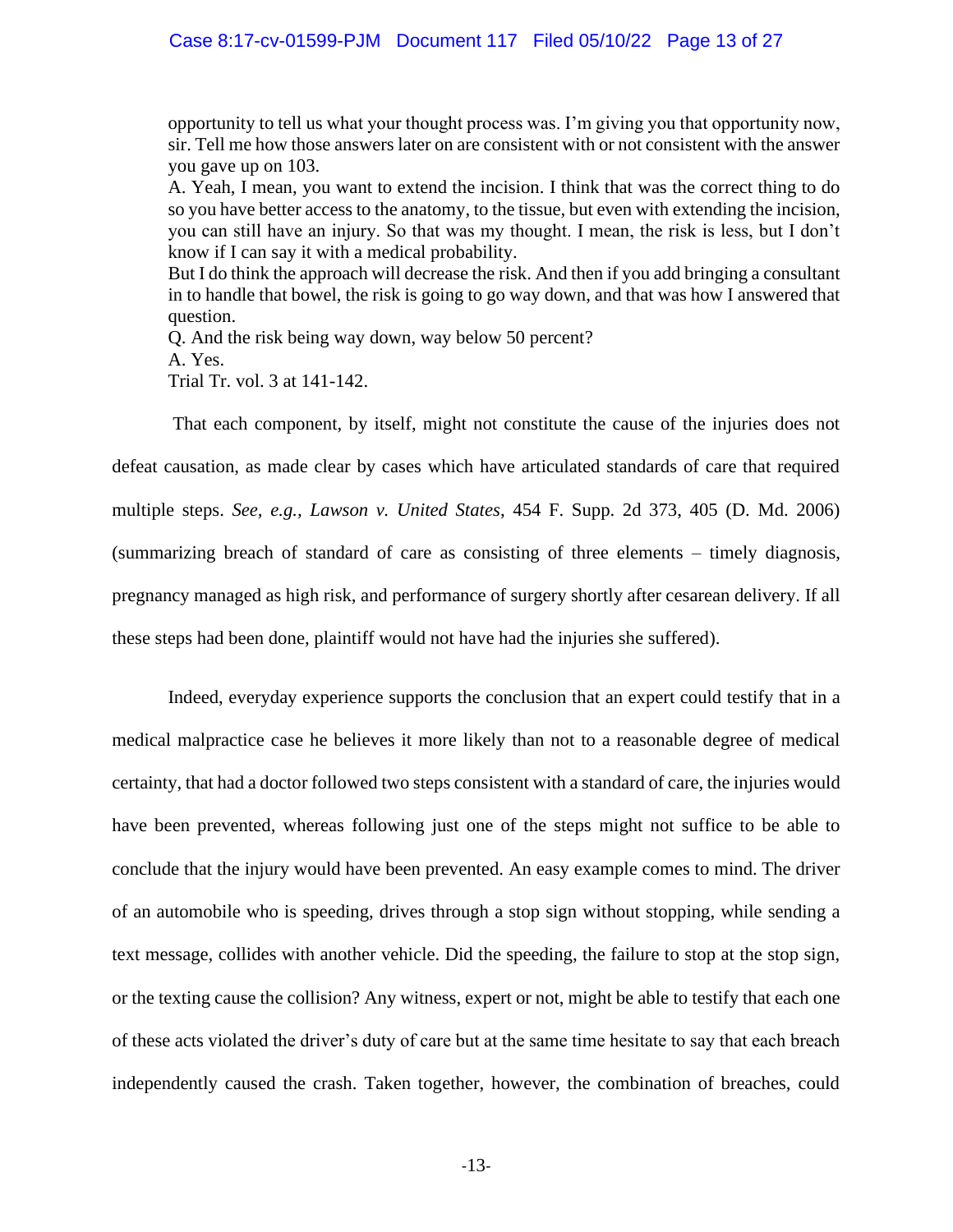### Case 8:17-cv-01599-PJM Document 117 Filed 05/10/22 Page 14 of 27

easily lead the individual to testify to causation with a reasonable degree of appropriate certainty. Collectively, more likely than not and to a reasonable degree of certainty, all the breaches would be assigned as the cause of the collision.

Courts have long recognized complicated and connected aspects of causation in medical malpractice cases. Indeed, a defendant's negligence need not even be the sole cause of an injury, *see Young v. United States*, 667 F. Supp. 2d 554, 561 (D. Md. 2009), *citing Atl. Mut. Ins. Co. v. Kenney*, 323 Md. 116, 127, 591 A.2d 507, 512 (1991); *Stickley v. Chisholm*, 136 Md. App. 305, 314–15, 765 A.2d 662, 668 (2001), and an injury may have more than one "proximate cause," *id., citing Karns v. Liquid Carbonic Corp.*, 275 Md. 1, 20, 338 A.2d 251, 262 (1975). The Court is not persuaded by Defendants' contention that Dr. McCarus was required to testify that the breach of each element of the standard of care independently, if followed, would have occasioned Sandoval's injuries.

Defendants also make much of Dr. McCarus' "concession," as they put it, that bowel injuries may occur absent negligence. In *Ford v. United States*, 165 F. Supp. 3d 400, 427 (D. Md. 2016), following a bench trial, the court confronted a similar argument, i.e., that because there could have been causes of the injuries unrelated to the breaches of the standard of care testified to in that case, the plaintiff had failed to show causation. There the alleged violation of the standard of care was the physician's failure to treat the plaintiff for hypertension. A defense expert testified that treating hypertension would not have prevented injuries because the condition which caused the injury could also be found in non-hypertensive patients. The court found this testimony did not trump the preponderance of evidence in the case that hypertension was the underlying cause of condition that caused injuries.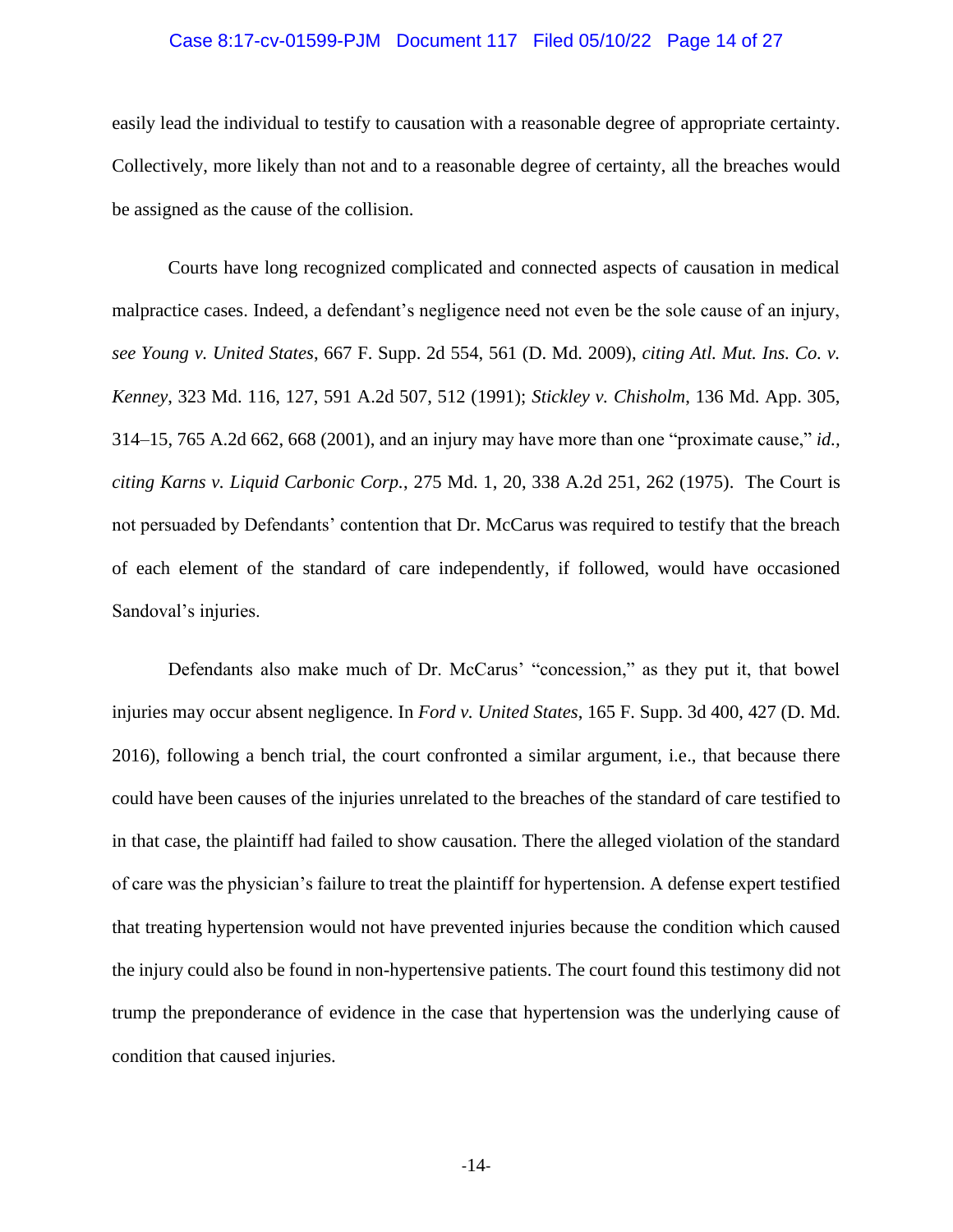The court explained:

Ultimately, to rule for the Government on the issue of causation would require the Court to say that, despite having severe hypertension that was not adequately treated and more likely than not having preeclampsia that went undiagnosed, Ms. Ford coincidentally had another unrelated condition that caused her to have a brain bleed and that such condition was missed by all of the doctors evaluating her at the time. The Court, of course, cannot definitively refute that possibility. But it need not do so in order to rule for the Plaintiffs. Thus, the Court concludes that it is more likely than not that Ms. Ford's untreated hypertension and undiagnosed preeclampsia caused the injuries she sustained on September 29, 2009.

A "plaintiff is not required to show the exact cause of injuries or to exclude all possibility that they resulted without fault on the part of the defendant." 61 Am. Jur. 2d Physicians, Surgeons, Etc. § 333. Here, Dr. McCarus testified that in his view, in this case, to a reasonable degree of medical certainly, more probably than not the breaches of the blended standard of care, taken together, caused Sandoval's injuries. Given the rarity of such injuries as occurred here, and his additional testimony as to the lack of "exposure" through the small incision, the extent of the adhesions beyond those typically encountered by gynecological surgeons, and the location of the injuries, the jury had ample testimony from which it could conclude, as Dr. McCarus believed, that Sandoval's injuries were not inevitable, that they could have been prevented if Danilyants had followed the blended standard of care. *See Ford*, 165 F. Supp. 3d 400 ("A medical malpractice plaintiff's evidence of proximate cause may be found legally sufficient even if his or her expert is unable to quantify the extent to which the defendant's act or omission decreased the plaintiff's chance of a better outcome or increased injury as long as evidence is presented from which the jury may infer that the defendant's conduct diminished the plaintiff's chance of a better outcome or increased injury.").

Moreover, as for calling in a consult, "it is generally accepted that a medical practitioner – although licensure alone entitles him or her to practice in any field of medicine – fails to adhere to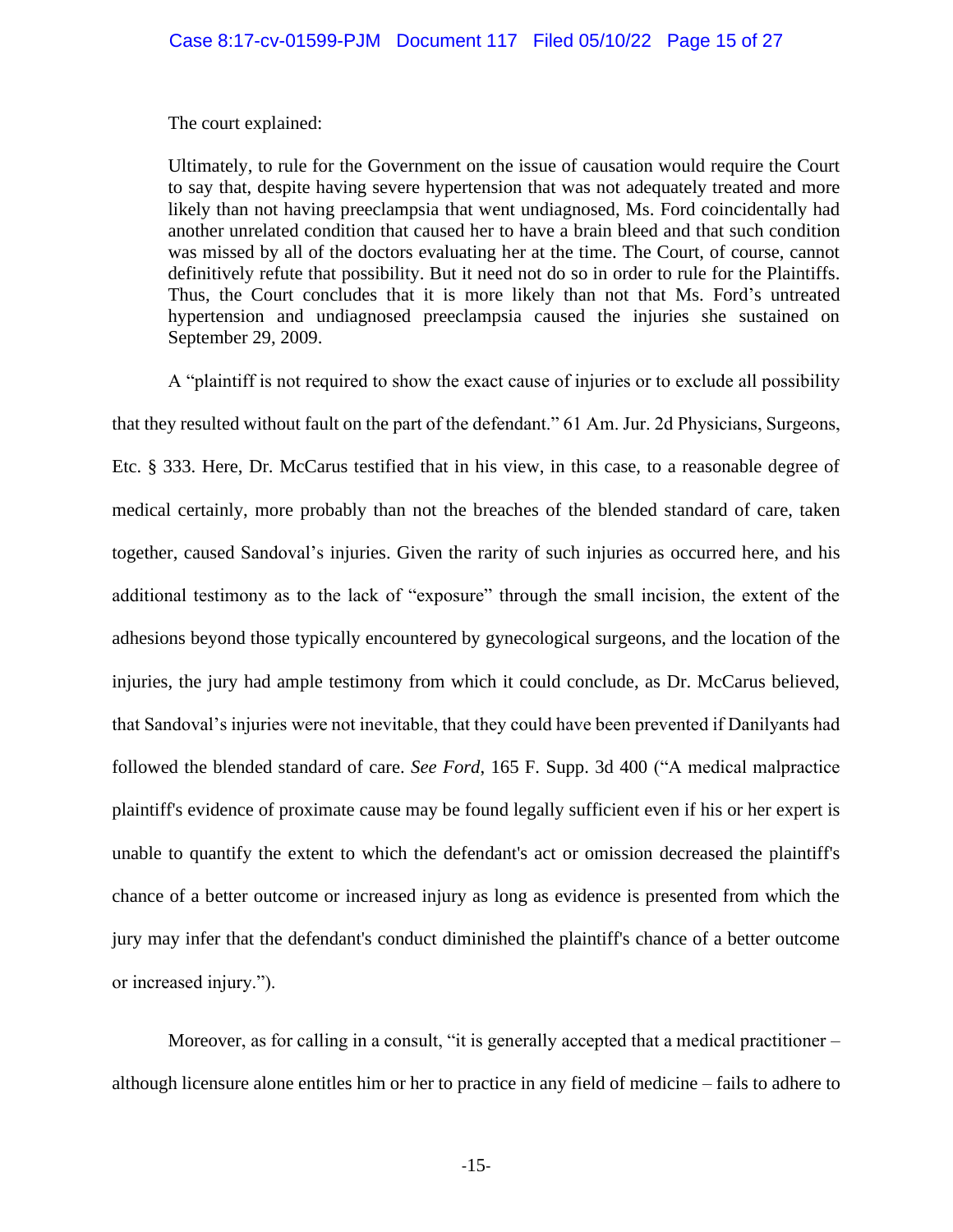### Case 8:17-cv-01599-PJM Document 117 Filed 05/10/22 Page 16 of 27

generally accepted standards of care if he or she attempts to diagnose or treat symptoms that require referral to a particular specialist." *See Roberts v. Fleury*, 987 F. Supp. 940, 941 (D. Md. 1997), *aff'd,* 166 F.3d 334 (4th Cir. 1998). *See also Malpractice: physician's failure to advise patient to consult specialist or one qualified in a method of treatment which physician is not qualified to give*, 35 A.L.R.3d 358 (2021) (recognizing that "a number of cases have held or recognized that a physician's duty to advise his patient to consult a specialist, or one who might furnish other or better treatment, arises when the physician knows, or should know, that he does not possess the requisite skill, knowledge, or facilities to properly treat a patient's ailment."). Dr. McCarus explained that handling complex bowel adhesions is "beyond the scope" of a gynecological surgeon and, while depending on how the bowel injury occurred – i.e., from pressure, burning, pulling – it may or may not have been detectable at the time of surgery, calling in a consult to handle the adhesions and check the bowel, in addition to extending the incision, most likely would have prevented Sandoval's injuries. Trial Tr. vol. 3, 42; 138-39.

As for testifying to a reasonable degree of medical certainty, again Defendants' attack on this point again hinges on Dr. McCarus' disinclination to say that each independent act would have caused the injury. But that was not the standard of care that Dr. McCarus was proposing. He identified both extending the incision and calling in a consult as constituting the standard of care, and as to that standard, his testimony was given to a reasonable degree of medical certainty. To repeat: when asked "Doctor, in your opinion to, a reasonable degree of medical certainty, if Dr. Danilyants had complied with the standard of care as you've just described it, including extending the incision, in other words, converting to open and bringing in an intra-operative consultant, in your opinion, more probably than not, would she have suffered the two bowel perforations, the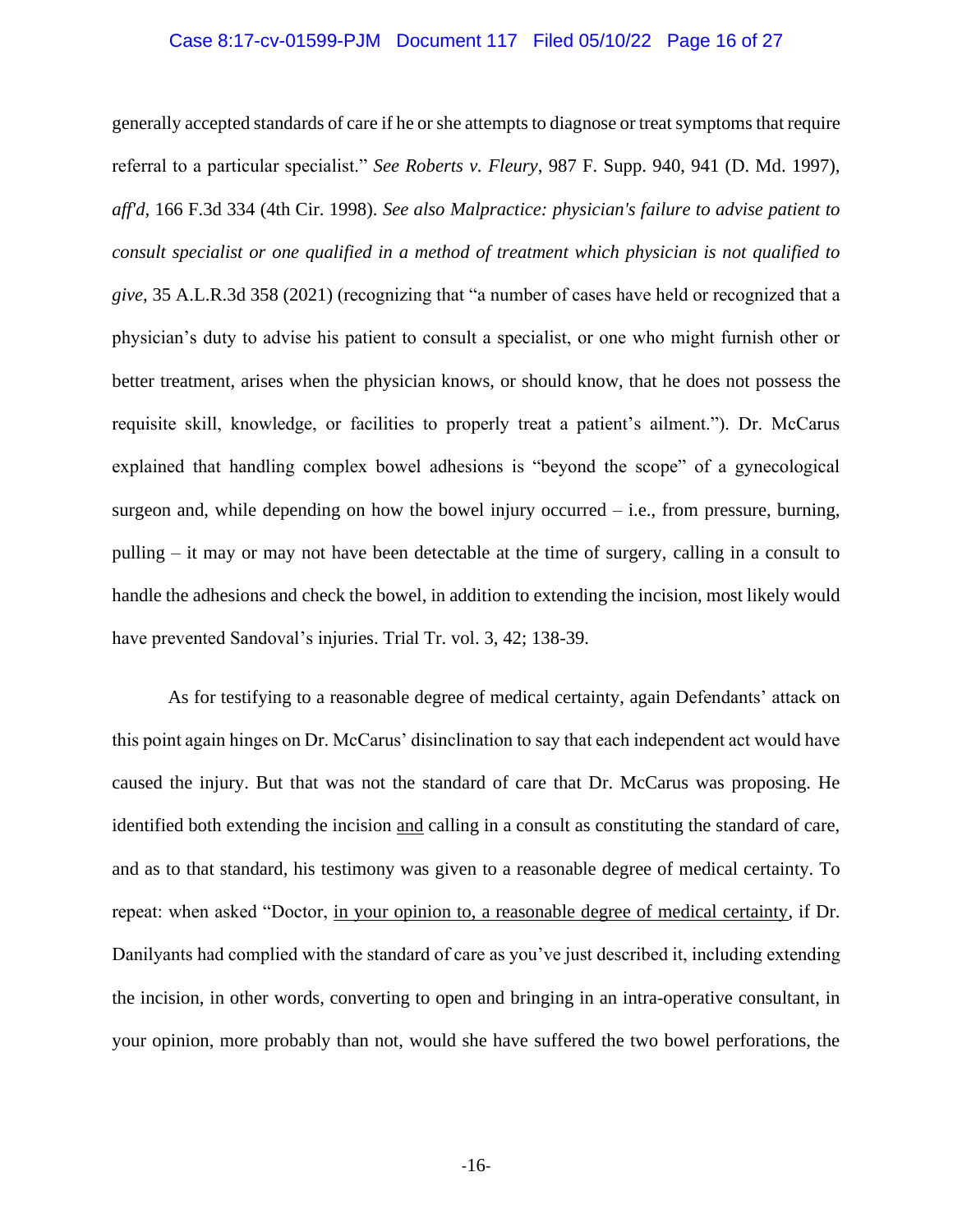### Case 8:17-cv-01599-PJM Document 117 Filed 05/10/22 Page 17 of 27

infection, the ileostomy, and the take-down procedure?" [emphasis supplied] he answered, "She would not." Trial Tr. vol. 3, 102-103.

Defendants also argue that Dr. McCarus' testimony as to causation lacked the requisite certainty because it focused on risk reduction, not causation. To be sure, Dr. McCarus stated that the surgeon would "want to extend the incision" because "the risk is less." The jury, however, could have plausibly understood the testimony regarding risk as explaining why the standard of care was such as it was. When it came time to say whether following that standard would have made a difference – Dr. McCarus was clear enough, as the Court has already noted, that having done both acts, together, to a reasonable degree of medical certainty would have changed the outcome. Having done neither, the negative outcome was the result. Insofar as the "risk reduction" testimony may have constituted hedging by Dr. McCarus, that goes to his credibility, an issue left for the jury.

The jury also heard testimony from Dr. Hovey that numerous mechanisms that can cause a bowel perforation, including heat, pressure, and cutting. Dr. McCarus testified that based on the location of Sandoval's injuries – on her rectum in particular – absent a larger incision, visibility and maneuverability would have been obstacles to safely performing the surgery. He testified that, given the significant adhesions to the bowels, they should have been checked, particularly given the amount of bleeding and poor exposure as Danilyants was taking down the adhesions. *Compare March v. United States*, No. 3:17-CV-2028 (VAB), 2021 WL 848723, 24 (D. Conn. Mar. 5, 2021) (finding expert testimony that violation of standard of care to perform third and final check of bowels in laparoscopic surgery more likely than not caused plaintiff's injuries established proximate cause; even though there was testimony that some burn injuries may not be detected, there was not enough evidence in record to conclude plaintiff's injuries would not have been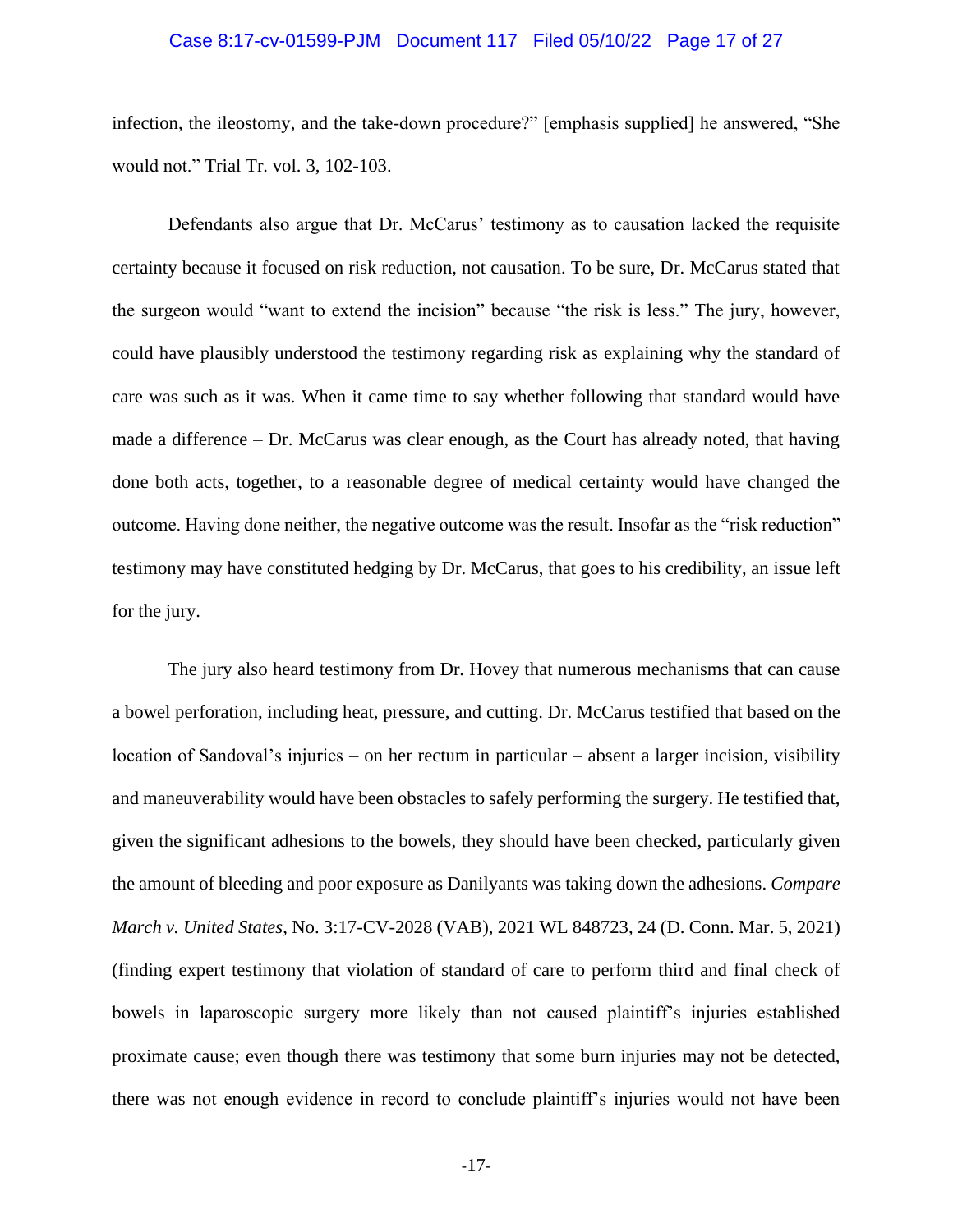### Case 8:17-cv-01599-PJM Document 117 Filed 05/10/22 Page 18 of 27

discovered). Indeed, "[p]laintiffs are not required to prove that the injury would certainly have been detected by this final inspection, only that this failure, a violation of the standard of care as discussed above, more likely than not caused [the] injuries." *Id.., citing Arroyo v. Univ. of Connecticut Health Ctr.*, 175 Conn. App. 493, 515, 167 A.3d 1112 (2017) (noting that plaintiff "is not required to disprove all other possible explanations for the accident but, rather, must demonstrate that it is more likely than not that the defendant's negligence was the cause of the accident."). And finally, yet again, Dr. McCarus stated that had Danilyants extended the incision and called in a consult, more likely than not Sandoval's injuries would not have occurred.

In the Court's view, Dr. McCarus' testimony was not "so speculative or conjectural that a reasonable jury could not rule in favor of the plaintiff." *Samuel*, 112 F. Supp. 2d 460. The federal rules do not require "[t]he expert to testify with absolute certainty, or without any doubt whatsoever." *Samuel*, 112 F. Supp. 2d 460. An expert's lack of certainty goes to the weight of his or her testimony, *see Stutzman v. CRST, Inc.*, 997 F.2d 291, 296 (7th Cir. 1993), and credibility questions are left to the jury, s*ee Reeves*, 530 U.S. at 150; *Samuel*, 112 F. Supp. 2d at 469 ("The jury evaluates the expert's credibility and decides what weight to give to his or her testimony, in the light of the court's instructions on the law. Although [expert] opinion has been admitted into evidence, the jury is free to reject it totally, accept it in part, or in whole. Thus, even if the court was convinced that the expert's testimony was reliable and certain, the jury would be free to ignore it if they felt it was improperly speculative, or otherwise lacking in weight.").

The Court is satisfied that there was adequate testimony supporting Dr. McCarus' opinion, to a reasonable degree of medical certainty, that violation of a standard of care calling for extending the incision and bringing in a consult, made it "more likely that the defendant's negligence was the cause than any other case." *See Owens by Owens*, 766 F.2d at 150. *Compare Fitzgerald, supra*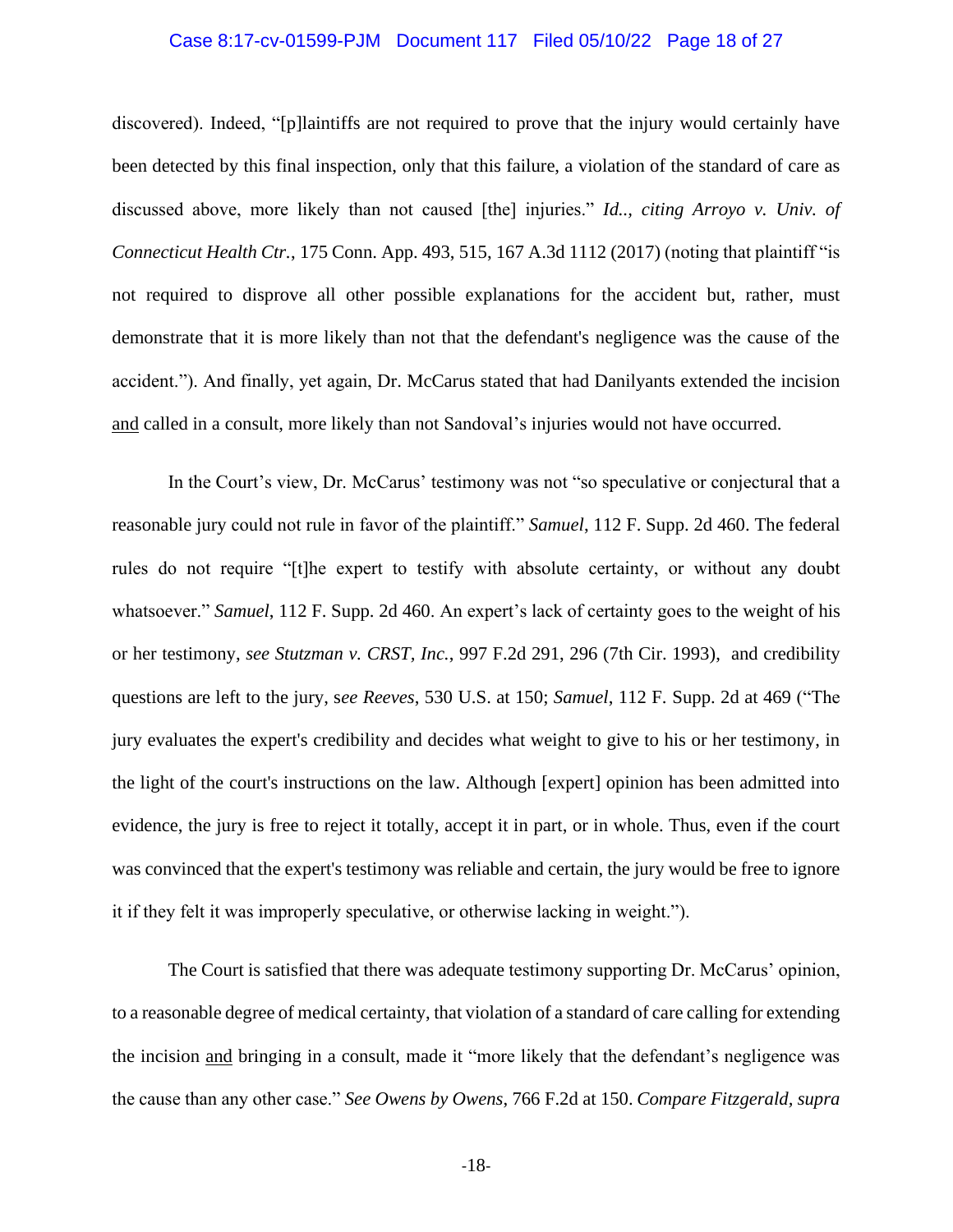### Case 8:17-cv-01599-PJM Document 117 Filed 05/10/22 Page 19 of 27

(insufficient evidence where expert gave contradictory testimony and could not state negligence caused injuries); *Owens by Owens*, 766 F.2d at 150 (evidence overall insufficient where numerous occasions of oxygen exposure could have caused infant's blindness, but expert testimony was limited to just two exposures).

Viewing the record as a whole in favor of Sandoval, as the Court is obliged to do, there was sufficient evidence for the jury to conclude that it was more likely than not that Danilyants' failure to extend the incision and call in a consult caused Sandoval's injuries, when she breached her duty of care, an opinion that Dr. McCarus expressed to a reasonable degree of medical certainty. *Riggins*, 800 F. App'x at 156–157, *citing Fitzgerald*, 679 F.2d at 348–50. In sum, Defendants' Renewed Motion for Judgment as a Matter of Law (ECF No. 111) therefore is **DENIED**.

#### *b. Motion for Remittitur*

Defendants have also moved, pursuant to Fed. R. Civ. P. 59(e) and the Maryland Health Care Malpractice Claims Act, *Md. Code Ann., Cts. & Jud. Proc. § 3-2A-01 (LexisNexis 2020) et seq*. (the Act), for the Court to amend the Final Order of Judgment. Specifically, they request that the judgment be amended by: (1) reducing the jury award for non-economic damages to the applicable Maryland statutory cap on non-economic losses pursuant to § 3-2A-09(b)(1) of the Act; (2) by reducing the jury award for past medical expenses to the total amount actually paid by or on behalf of the Plaintiff pursuant to § 3-2A09(d)(1) of the Act; and (3) by reducing the jury award for past medical expenses by subtracting amounts awarded for medical expenses which were not causally related to the alleged negligence and were not necessary to treat Sandoval's cecal and rectal perforations. The parties ultimately agree that the first two reductions are appropriate. They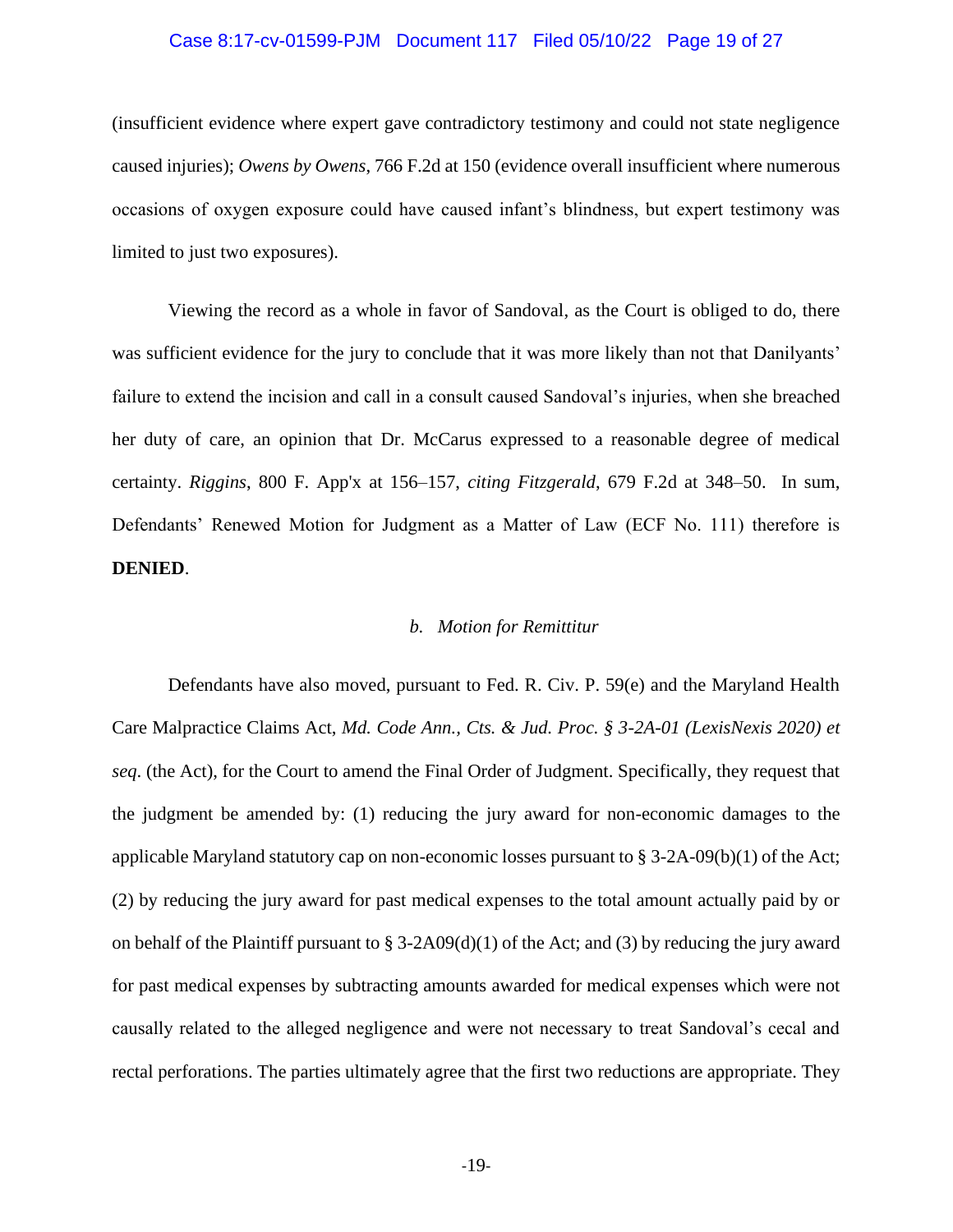### Case 8:17-cv-01599-PJM Document 117 Filed 05/10/22 Page 20 of 27

disagree as to the third requested reduction, i.e., for expenses that Defendants contend were not proximately caused by the negligence at issue. Nevertheless, the Court addresses all three proposed reductions.

As for reduction pursuant to the statutory cap on non-economic losses, the relevant statute provides the following:

[a] Verdict … for noneconomic damages for a cause of action arising between January 1, 2005, and December 31, 2008, inclusive, may not exceed \$650,000 [which] limitation on noneconomic damages … shall increase by \$15,000 on January 1 of each year beginning January 1, 2009. The increased amount shall apply to causes of action arising between January 1 and December 31 of that year, inclusive.

Md. Code Ann., Cts. & Jud. Proc. § 3-2A-09(b)(1).

The Act mandates that "[i]f the jury awards an amount for noneconomic damages that exceeds [the Act's] limitation . . . the court shall reduce the amount to conform to the limitation." Md. Code Ann., Cts. & Jud. Proc.  $\S$  3-2A-09(c)(2). Application of the cap to any verdict for noneconomic damages is mandatory. *See Lockshin v. Semsker*, 412 Md. 257, 283, 987 A.2d 18, 33 (2010).

Sandoval's cause of action arose in 2015, when the applicable statutory limitation on noneconomic damages recoverable under the Act was \$755,000. The parties agree that \$755,000 is the maximum noneconomic award available to Sandoval. The Court, therefore, will reduce the jury's initial award of \$928,928.96 in non-economic damages to \$755,000.

As for reducing the award for past medical expenses,  $\S 3\n-2A09(d)(1)$  of the Act provides that:

A verdict for past medical expenses shall be limited to:

(i) The total amount of past medical expenses paid by or on behalf of the plaintiff;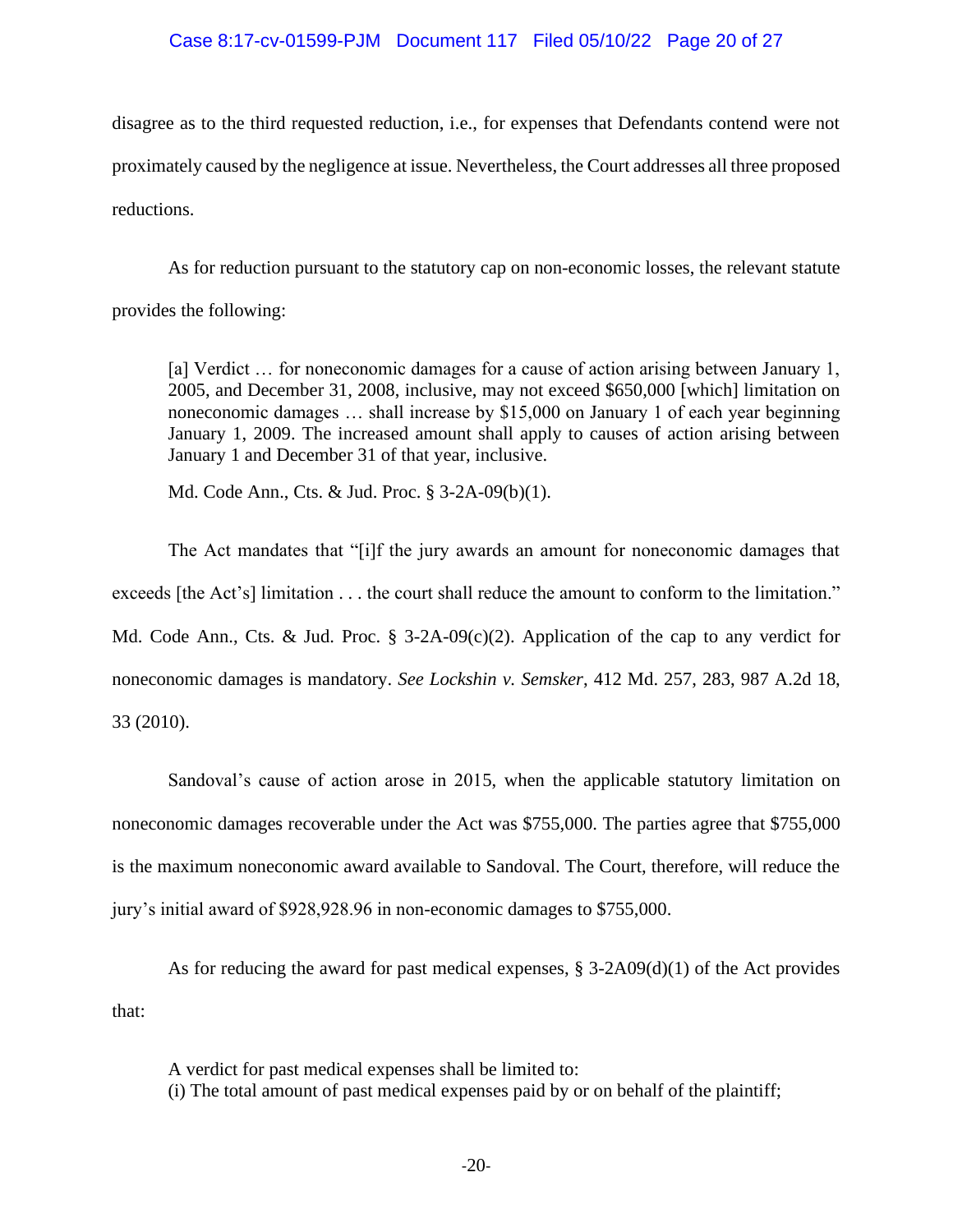and

(ii) The total amount of past medical expenses incurred but not paid by or on behalf of the plaintiff for which the plaintiff or another person on behalf of the plaintiff is obligated to pay.

Md. Code Ann., Cts. & Jud. Proc. § 3-2A-09(d)(1).

The jury's verdict for past medical expenses in this case, totaling \$529,571.04, reflected amounts billed rather than amounts actually paid or obligated to be paid by or on behalf of Sandoval. *See* Exhibit A, P's Tr. Ex. 11 – Billing Summary. As Defendants explain, in order to avoid presentation of collateral source evidence to the jury, evidence of payments subject to § 3- 2A-09(c)(2) is considered by the court post-verdict. *See Lockshin v. Semsker*, 412 Md. 257, 285, 987 A.2d 18, 34 (2010).

Sandoval agrees that some reduction of the award for past medical damages is warranted and submits that the total paid by her or on her behalf, \$288,828.40, should be confirmed. Defendants argue that this total is still too high because it includes costs that were not caused by the negligence of Defendants.<sup>7</sup>

Thus, Defendants suggest that Sandoval should not recover the costs of (i) the amounts billed for the at-issue surgery; or (2) the amounts incurred by Sandoval for fertility testing. Defendants argue that it is axiomatic that any damages recoverable in a negligence action must be proximately caused by a negligent act or omission of a defendant. *See, e.g., McAlister v. Carl*, 233 Md. 446, 452, 197 A.2d 140, 143 (1964). The at-issue surgery, they say, was necessitated by

 $<sup>7</sup>$  The Court notes that there is some discrepancy between the total amount paid by or due from Sandoval or her</sup> insurance as reflected in the exhibits submitted by Sandoval and Defendants. *See* ECF No. 114-2; ECF No. 116-1. Sandoval submits that the total paid by or due from her or her insurance (including the at-issue surgery), is \$288,828.40. Defendants submit this total is \$224,516.83. Some portion of this, but not all, can be explained by Defendants' non-inclusion of the at-issue surgery. As the party moving to reduce the verdict, the burden is on Defendants and they have not provided further support demonstrating that amounts paid or due are less than Sandoval says. The Court, therefore, calculates its reductions based on Sandoval's exhibit.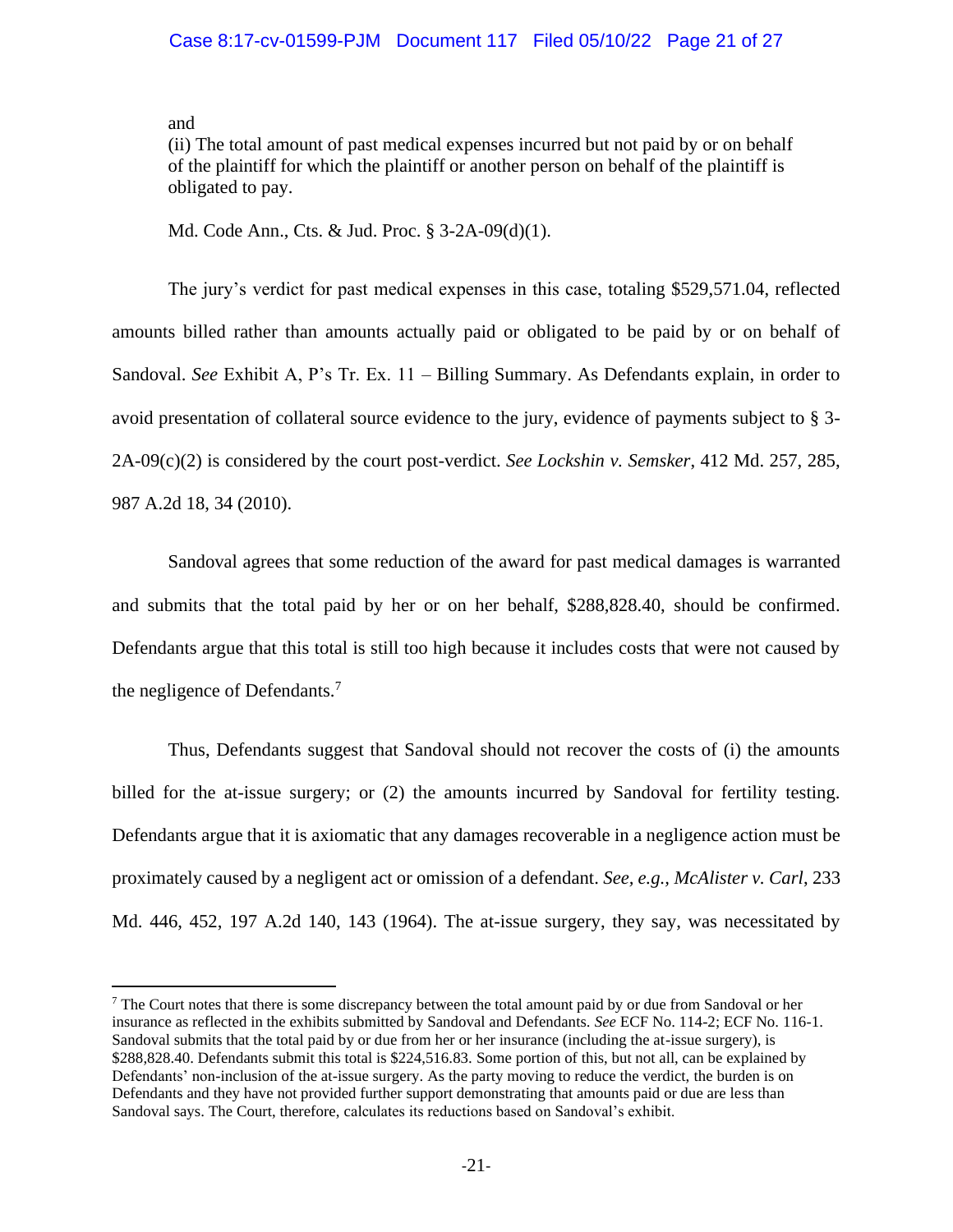### Case 8:17-cv-01599-PJM Document 117 Filed 05/10/22 Page 22 of 27

Sandoval's pre-existing medical condition – the fibroids. Thus, any amounts billed for the at-issue surgery would have been necessary regardless of any negligence. Accordingly, Defendants argue, the jury's award for past medical expenses should be reduced by the amounts billed for the at-issue surgery, totaling \$43,107.36.

As to the fertility testing expenses, Defendants argue that these expenditures are not recoverable because there was no evidence, in the form of competent expert testimony, offered to establish that they resulted from any negligence on the part of the Defendants. In fact, Defendants argue that this very issue was determined by the Court prior to trial when the Court granted Defendants' motion to preclude any testimony regarding infertility from Sandoval's expert, Dr. McCarus. *See* ECF Nos. 56, 72, and 73. Because there was no expert testimony to support the recoverability of Sandoval's fertility testing as an item of damages, the jury's award for past medical expenses should be reduced by the amounts billed for said fertility testing, totaling \$4,060.00.

Sandoval responds that the jury found that all of the medical expenses included in her Exhibit 11 were "proximately caused" by Defendants' negligence, and that the Court should not disturb this finding beyond adjusting the total for the amounts actually paid by or still due from insurance or herself. As for the costs for the at-issue surgery, Sandoval argues that these are recoverable, essentially, on a theory of contract: She says she paid Defendants to perform minimally invasive myomectomy surgery with reasonable care and that this was not done. She submits that, while in medical malpractice cases, Maryland law precludes a separate cause of action for breach of implied contract and instead provides that the issue be subsumed within a medical negligence claim, *Benson v. Mays*, 245 Md. 632, 636–38, 227 A.2d 220 (1967), where a physician makes a separate "special promise or warranty" Maryland law allows an action for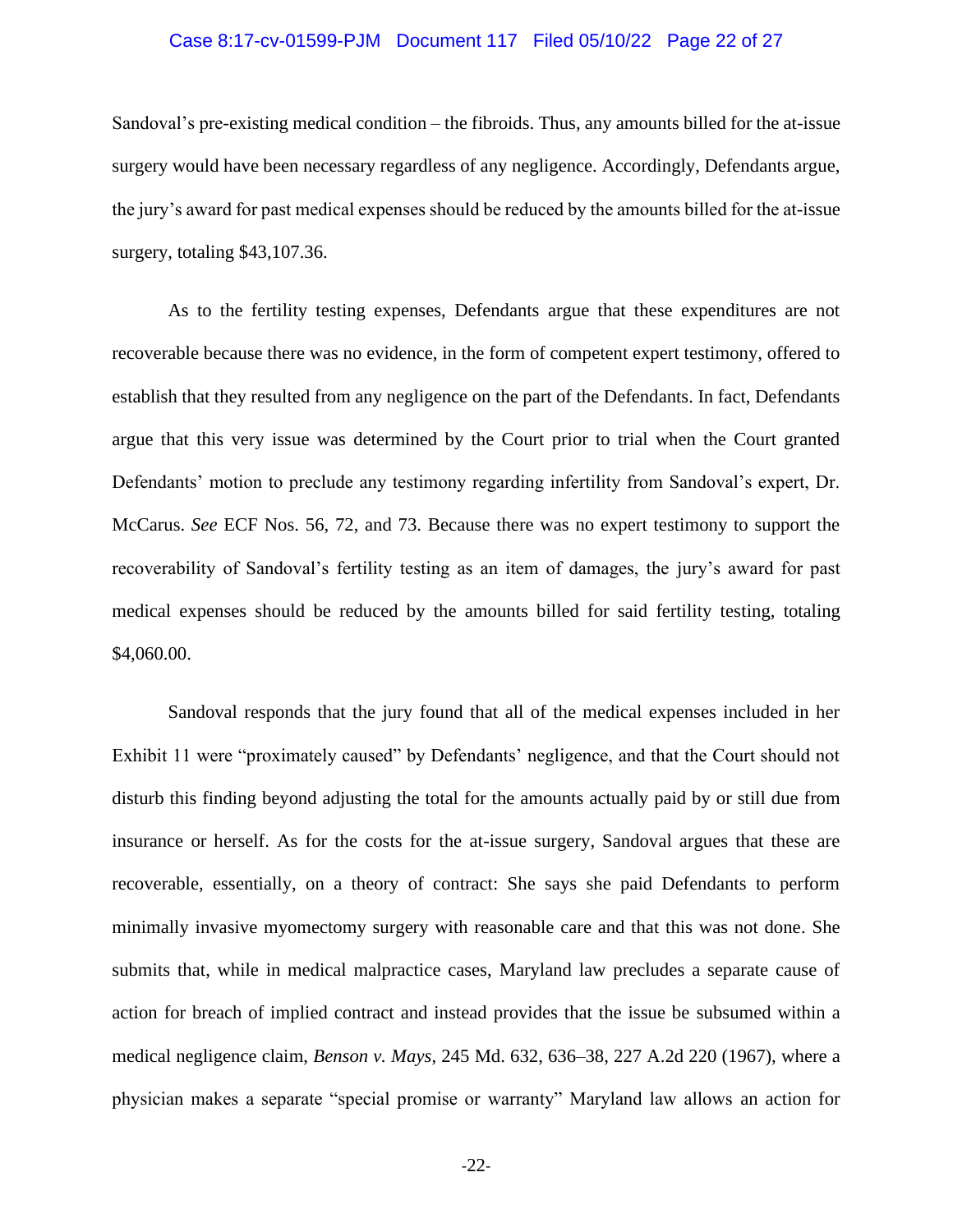### Case 8:17-cv-01599-PJM Document 117 Filed 05/10/22 Page 23 of 27

breach of contract for breach of that promise. *Dingle v. Belin*, 358 Md. 354, 372, 749 A.2d 157 (2000). The apparent implication is that Defendants in some way made a special promise or warranty here.

As to the fertility testing, Sandoval argues that Dr. McCarus testified that the medical bills in Sandoval's Exhibit 11, including the fertility testing, reflect care necessitated by the breaches of the standard of care. Trial Tr. vol. 3, 104-105. Moreover, she argues, it is not accurate that these expenses were excluded prior to trial; rather, Sandoval was precluded from claiming she suffered infertility as a result of the negligence. Notably, she sought no recovery for expenses for infertility treatment, only expenses for fertility testing.

The Court considers each expense in turn.

Starting with the at-issue surgery, Defendants have the better argument. Sandoval may not recover that expense under a theory of contract. The Court finds that the only recovery available in this case is in tort. "As the Maryland Court of Appeals has recognized, '[t]he great majority of courts . . . have concluded that medical malpractice actions sound in tort, and not in contract.'" *Hood v. Lab'y Corp. of Am.*, No. CCB-04-3870, 2006 WL 1555083, at \*3 (D. Md. June 1, 2006), *certified question answered,* 395 Md. 608, 911 A.2d 841 (2006), citing *Benson*, 227 A.2d at 223. Sandoval has not shown that any special warranty was made here that would permit the recovery see seeks. *Compare Heneberry v. Pharoan*, 232 Md. App. 468, 481, 488–89, 158 A.3d 1087 (2017) (affirming dismissal of claim for breach of contract where asserted breach was failure to perform appendectomy properly and in accordance with medical standards, resulting in a portion of the appendix remaining in the body requiring subsequent surgery; plaintiff alleged no special warranty or promise beyond contract to perform appendectomy).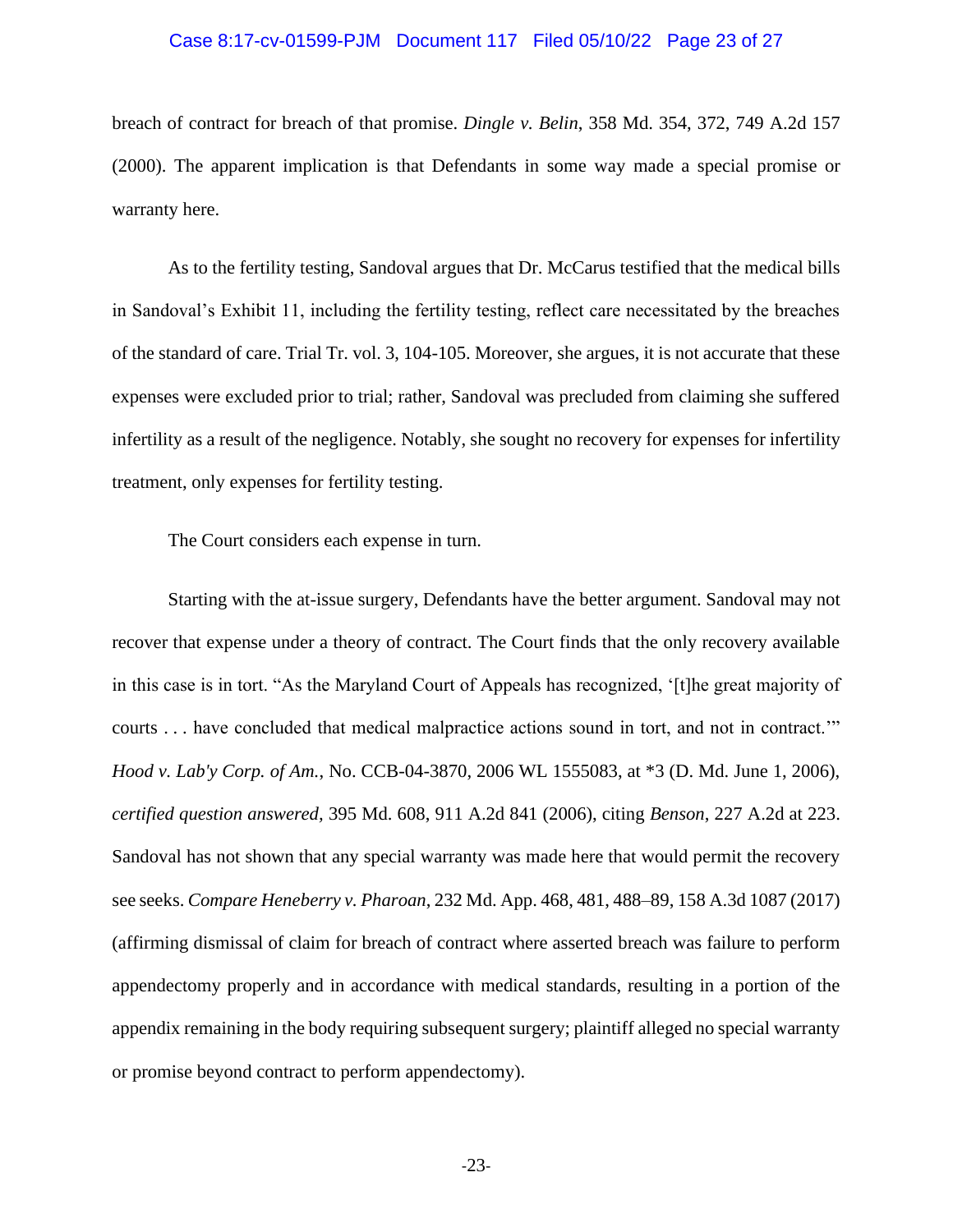### Case 8:17-cv-01599-PJM Document 117 Filed 05/10/22 Page 24 of 27

As stated, Md. Code Ann., Cts. & Jud. Proc. § 3-2A-09(d)(1) provides that a plaintiff may only recover amounts actually paid or due to be paid by the plaintiff or on their behalf. *See* Dan B. Dobbs, Paul T. Hayden, Ellen M. Bublick, *The Law of Torts* § 482 (2d ed. 2011) ("The traditional collateral source rule allows the plaintiff to recover from the tortfeasor all the reasonable medical expenses necessitated by the tort, including … [charges] paid on the plaintiff's behalf by the plaintiff's insurer"). Defendants do not address the costs paid by or on behalf of plaintiff for the at-issue surgery, simply writing "not recoverable" in their exhibit. ECF No. 116-1. Plaintiff, however, submits that she or her insurance paid \$28,921.46 for the surgery costs. ECF No. 114-2. Thus, at a minimum, her recovery for this surgery would need to be reduced to the amount actually paid. Defendants, having failed to provide this information, may not have sustained their burden as the moving party, but regardless of whether the costs were actually paid by or on behalf of Sandoval, commonsense confirms that Sandoval should not recover for the at-issue surgery at all, since it was caused not by Defendants' negligence, but instead by Sandoval's underlying health condition. *Hurley v. United States*, 923 F.2d 1091, 1099 (4th Cir. 1991) ("In order to establish the causation element in a medical negligence cause of action, plaintiff must show by a preponderance of the evidence that the defendant's breach of duty caused the patient to suffer an injury."). Sandoval would have needed a myomectomy regardless of the ultimate negligence of Defendants. *See, e.g., Wright v. Smith*, 641 F. Supp. 2d 536 (W.D. Va. 2009) (plaintiff could not recover for initial appendicitis surgery, during which negligence occurred, because "no negligence by [defendants] caused [plaintiff] to have to undergo an appendectomy"; recovery would constitute a windfall to plaintiff and be unfair to defendants).

Defendants are correct: the costs of the myomectomy were not caused by Danilyants' negligence. *See Phillips v. Gerhart*, 2002 PA Super 175, 801 A.2d 568, 576–77 (2002) (finding

-24-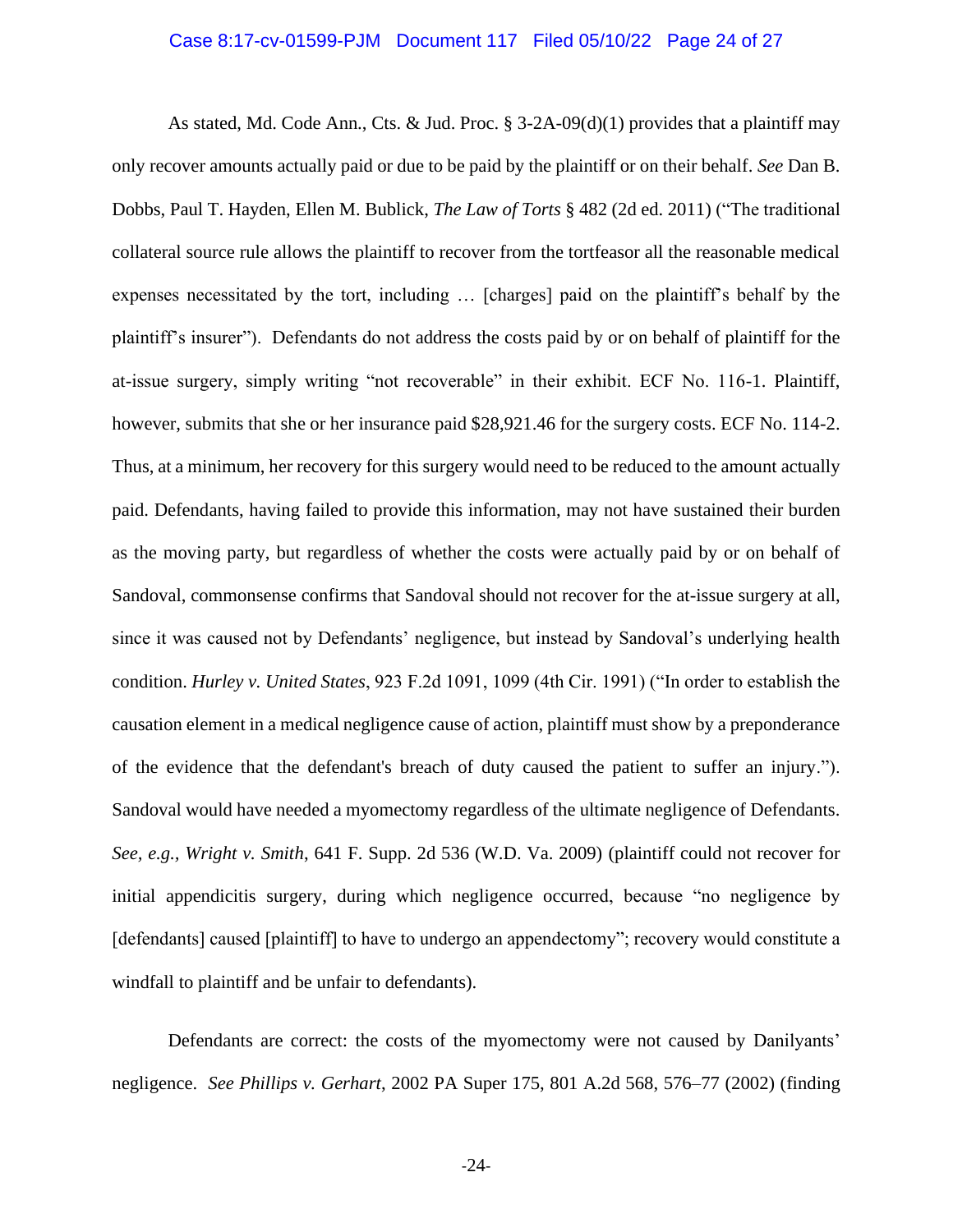### Case 8:17-cv-01599-PJM Document 117 Filed 05/10/22 Page 25 of 27

no abuse of discretion where trial judge "excluded those expenses that would have accrued to Appellee regardless of Appellants' negligence"). *But see Moorhead v. Crozer*, 564 Pa. 156, 163- 64 (2001), *abrogated on other grounds by Northbrook Life Insurance Co. v. Commonwealth of Pennsylvania,* 597 Pa. 18, 25-26 (2008) (holding hospital tortfeasor, who treated decedent for injuries that occurred on hospital property, could not be liable for portion of bill written-off but was otherwise liable).

Accordingly, the jury's award for past medical expenses will be reduced by the \$28,921.46 cost of this surgery.

As for the fertility testing, Sandoval has the more compelling argument. She is not seeking reimbursement for fertility treatment, only for fertility testing. After the surgery and damage suffered, it is reasonable that she would want to investigate whether there had been any impact on her fertility. The test she pursued constituted an appropriate, proximately-caused "diagnostic" cost. *See* 64 Am. Jur. Trials 1 (Originally published in 1997), Gynecological Malpractice Litigation, Daniel J. Penofsky (listing "diagnostic laboratory fees" in sample gynecological malpractice damages worksheet for compensatory damages). The fertility test costs, totaling \$4,060.00, therefore, will not be removed from the award.

Summing up, the Motion for Remittitur is **GRANTED IN PART** and **DENIED IN PART**. It is granted to the extent that the noneconomic damages will be reduced to \$755,000.00. Past medical expenses will be reduced by the actual cost of the myomectomy itself, \$28,921.46, leaving

-25-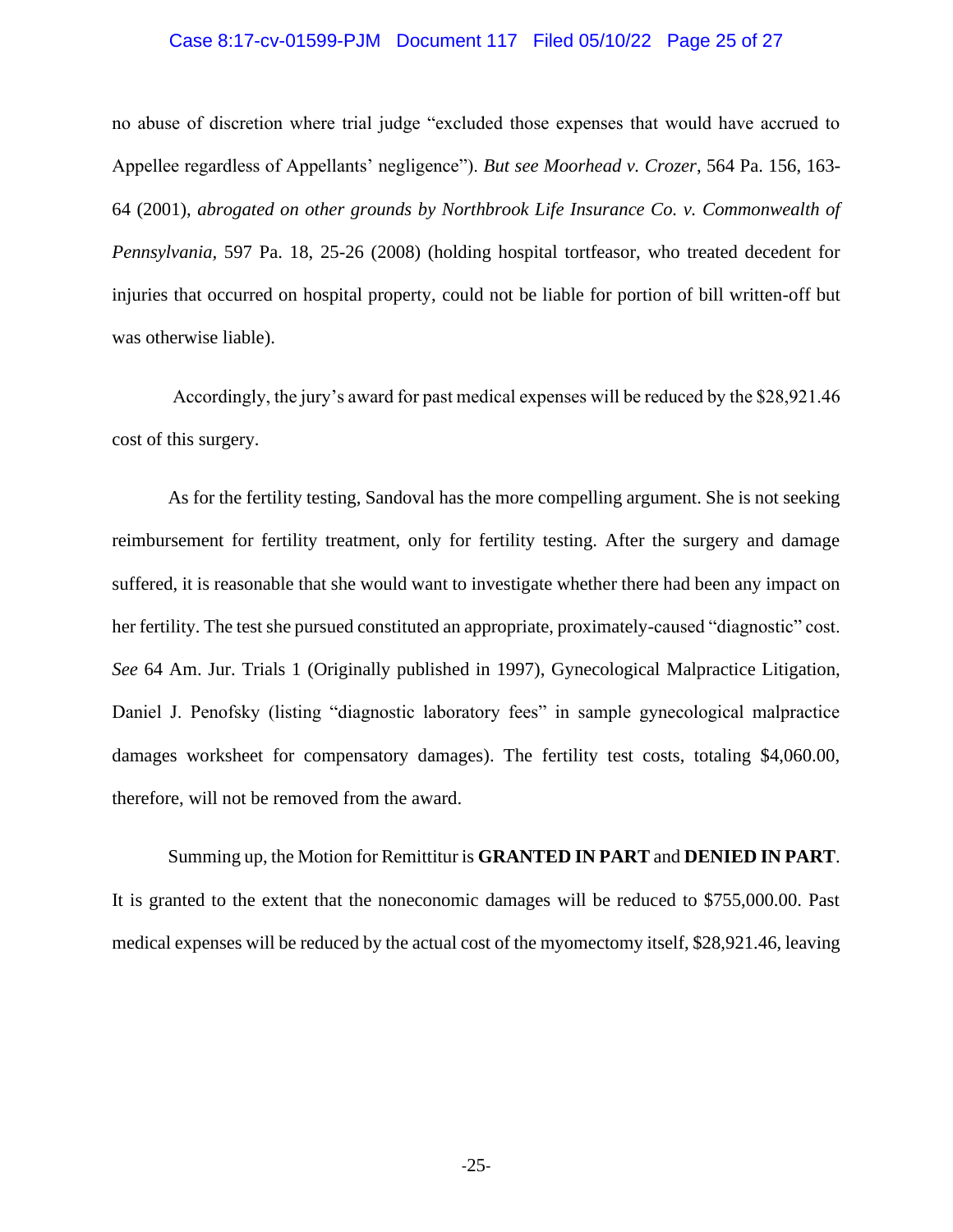### Case 8:17-cv-01599-PJM Document 117 Filed 05/10/22 Page 26 of 27

a total for medical expenses of \$259,906.94, after adjusting the original jury award for amounts billed to reflect amounts actually paid by or on behalf of Sandoval.<sup>8</sup>

### **VI. Conclusion**

For the foregoing reasons, the Court concludes that the jury verdict in favor of Sandoval must stand based on Dr. McCarus' testimony that Defendants breached the standard of care, and that the breach caused Sandoval's injuries. The Renewed Motion for Judgment as a Matter of Law, therefore, ECF No. 111, is **DENIED**.

The jury award for non-economic damages must be reduced to Maryland's statutory cap on noneconomic damages, and the award for past medical expenses must be reduced to reflect the total amount actually paid by or due from Sandoval or her insurance, rather than the amount billed by the various health care providers. It must also be reduced by removing the cost of the at-issue surgery, which was required independent of any acts of Defendants. Therefore, the Motion for Remittitur, ECF No. 112, is **GRANTED IN PART** and **DENIED IN PART**. Judgment in favor of Sandoval is reduced to a total of \$1,056,406.94, consisting of \$755,000 in non-economic damages, plus \$41,500 in lost wages, plus \$259,906.94 in past medical expenses actually paid or due (excluding the at-issue surgery).

An Order implementing the Court's decisions will be **ENTERED**. Since no other motions remain, the Clerk will be directed to **CLOSE** the case.

<sup>&</sup>lt;sup>8</sup> The total billed for the myomectomy was \$43,107.36. Defendants do not provide a break down of how much of this cost was actually paid by or due from Sandoval or her insurance. Sandoval, however, submits that she or her insurance paid \$28,921.46. ECF No. 114-2. \$288,828.40 (total amount paid by Sandoval or insurance for past medical expenses) minus \$28,921.46 (amount paid by Sandoval or insurance for myomectomy) equals \$259,906.94.